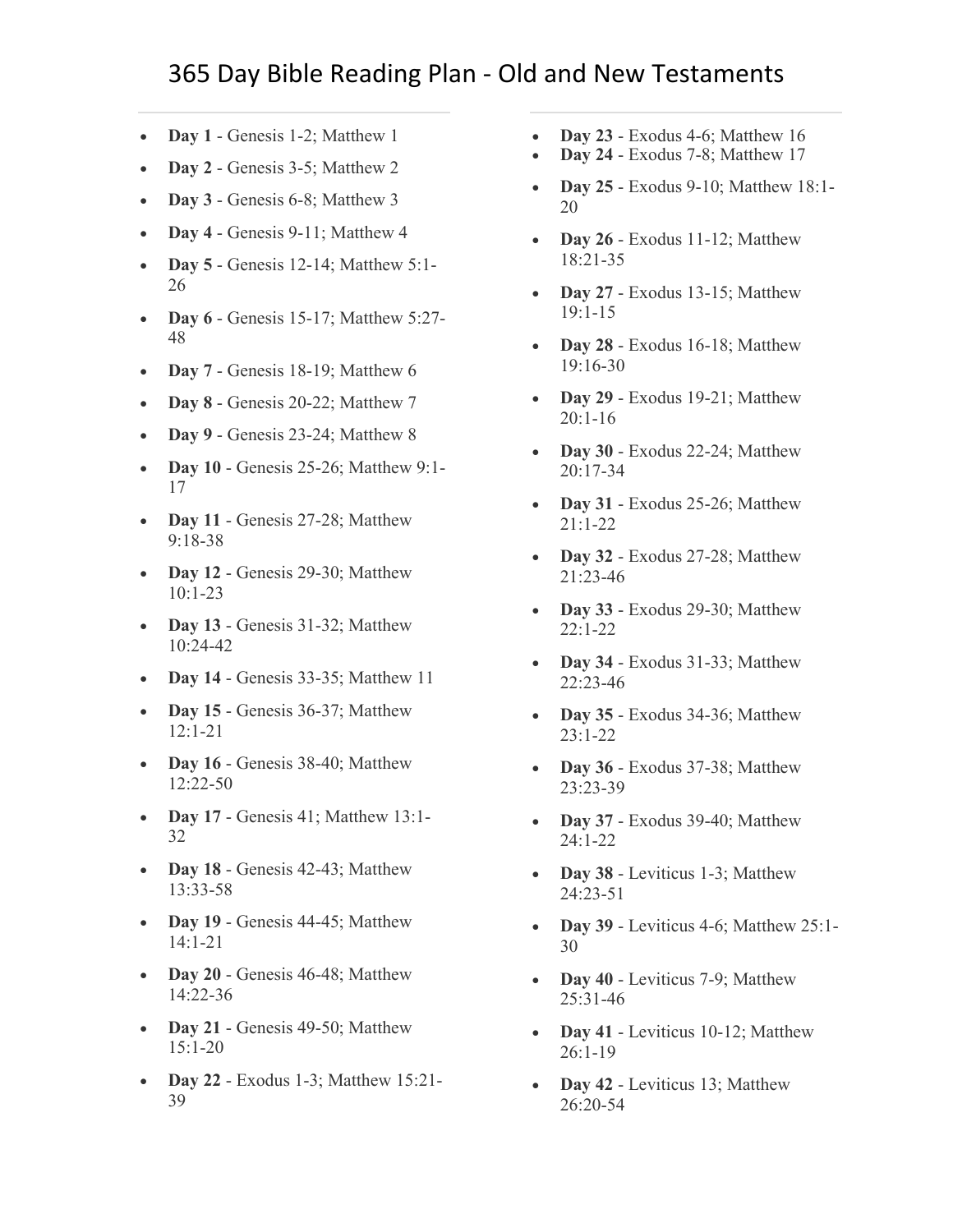- **Day 43** [Leviticus 14; Matthew](https://www.biblestudytools.com/passage/?q=Leviticus+14:1-57;+Matthew+26:55-75)  [26:55-75](https://www.biblestudytools.com/passage/?q=Leviticus+14:1-57;+Matthew+26:55-75)
- **Day 44** Leviticus 15-17; Matthew [27:1-31](https://www.biblestudytools.com/passage/?q=Leviticus+15:1-33;+Leviticus+16:1-34;+Leviticus+17:1-16;+Matthew+27:1-31)
- **Day 45** Leviticus 18-19; Matthew [27:32-66](https://www.biblestudytools.com/passage/?q=Leviticus+18:1-30;+Leviticus+19:1-37;+Matthew+27:32-66)
- **Day 46** [Leviticus 20-21; Matthew 28](https://www.biblestudytools.com/passage/?q=Leviticus+20:1-27;+Leviticus+21:1-24;+Matthew+28:1-20)
- **Day 47** [Leviticus 22-23; Mark 1:1-](https://www.biblestudytools.com/passage/?q=Leviticus+22:1-33;+Leviticus+23:1-44;+Mark+1:1-22) [22](https://www.biblestudytools.com/passage/?q=Leviticus+22:1-33;+Leviticus+23:1-44;+Mark+1:1-22)
- **Day 48** [Leviticus 24-25; Mark 1:23-](https://www.biblestudytools.com/passage/?q=Leviticus+24:1-23;+Leviticus+25:1-55;+Mark+1:23-45) [45](https://www.biblestudytools.com/passage/?q=Leviticus+24:1-23;+Leviticus+25:1-55;+Mark+1:23-45)
- **Day 49** [Leviticus 26-27; Mark 2](https://www.biblestudytools.com/passage/?q=Leviticus+26:1-46;+Leviticus+27:1-34;+Mark+2:1-28)
- **Day 50** [Numbers 1-2; Mark 3:1-21](https://www.biblestudytools.com/passage/?q=Numbers+1:1-54;+Numbers+2:1-34;+Mark+3:1-21)
- **Day 51** [Numbers 3-4; Mark 3:22-35](https://www.biblestudytools.com/passage/?q=Numbers+3:1-51;+Numbers+4:1-49;+Mark+3:22-35)
- **Day 52** [Numbers 5-6; Mark 4:1-20](https://www.biblestudytools.com/passage/?q=Numbers+5:1-31;+Numbers+6:1-27;+Mark+4:1-20)
- **Day 53** [Numbers 7; Mark 4:21-41](https://www.biblestudytools.com/passage/?q=Numbers+7:1-89;+Mark+4:21-41)
- **Day 54** [Numbers 8-10; Mark 5:1-20](https://www.biblestudytools.com/passage/?q=Numbers+8:1-26;+Numbers+9:1-23;+Numbers+10:1-36;+Mark+5:1-20)
- **Day 55** [Numbers 11-13; Mark 5:21-](https://www.biblestudytools.com/passage/?q=Numbers+11:1-35;+Numbers+12:1-16;+Numbers+13:1-34;+Mark+5:21-43) [43](https://www.biblestudytools.com/passage/?q=Numbers+11:1-35;+Numbers+12:1-16;+Numbers+13:1-34;+Mark+5:21-43)
- **Day 56** [Numbers 14-15; Mark 6:1-32](https://www.biblestudytools.com/passage/?q=Numbers+14:1-45;+Numbers+15:1-41;+Mark+6:1-32)
- **Day 57** [Numbers 16-17; Mark 6:33-](https://www.biblestudytools.com/passage/?q=Numbers+16:1-50;+Numbers+17:1-13;+Mark+6:33-56) [56](https://www.biblestudytools.com/passage/?q=Numbers+16:1-50;+Numbers+17:1-13;+Mark+6:33-56)
- **Day 58** [Numbers 18-20; Mark 7:1-13](https://www.biblestudytools.com/passage/?q=Numbers+18:1-32;+Numbers+19:1-22;+Numbers+20:1-30;+Mark+7:1-13)
- **Day 59** [Numbers 21-25; Mark 7:14-](https://www.biblestudytools.com/passage/?q=Numbers+21:1-35;+Numbers+22:1-41;+Numbers+23:1-30;+Numbers+24:1-25;+Numbers+25:1-18;+Mark+7:14-37;+Mark+8:1-21) [37; Mark 8:1-21](https://www.biblestudytools.com/passage/?q=Numbers+21:1-35;+Numbers+22:1-41;+Numbers+23:1-30;+Numbers+24:1-25;+Numbers+25:1-18;+Mark+7:14-37;+Mark+8:1-21)
- **Day 60** [Numbers 26-27; Mark 8:22-](https://www.biblestudytools.com/passage/?q=Numbers+26:1-65;+Numbers+27:1-23;+Mark+8:22-38) [38](https://www.biblestudytools.com/passage/?q=Numbers+26:1-65;+Numbers+27:1-23;+Mark+8:22-38)
- **Day 61** [Numbers 28-29; Mark 9:1-29](https://www.biblestudytools.com/passage/?q=Numbers+28:1-31;+Numbers+29:1-40;+Mark+9:1-29)
- **Day 62** [Numbers 30-31; Mark 9:30-](https://www.biblestudytools.com/passage/?q=Numbers+30:1-17;+Numbers+31:1-54;+Mark+9:30-50) [50](https://www.biblestudytools.com/passage/?q=Numbers+30:1-17;+Numbers+31:1-54;+Mark+9:30-50)
- **Day 63** [Numbers 32-33; Mark 10:1-](https://www.biblestudytools.com/passage/?q=Numbers+32:1-42;+Numbers+33:1-56;+Mark+10:1-31) [31](https://www.biblestudytools.com/passage/?q=Numbers+32:1-42;+Numbers+33:1-56;+Mark+10:1-31)
- **Day 64** [Numbers 34-36; Mark 10:32-](https://www.biblestudytools.com/passage/?q=Numbers+34:1-29;+Numbers+35:1-34;+Numbers+36:1-13;+Mark+10:32-52) [52](https://www.biblestudytools.com/passage/?q=Numbers+34:1-29;+Numbers+35:1-34;+Numbers+36:1-13;+Mark+10:32-52)
- **Day 65** [Deuteronomy 1-2; Mark](https://www.biblestudytools.com/passage/?q=Deuteronomy+1:1-46;+Deuteronomy+2:1-37;+Mark+11:1-19)  [11:1-19](https://www.biblestudytools.com/passage/?q=Deuteronomy+1:1-46;+Deuteronomy+2:1-37;+Mark+11:1-19)
- **Day 66** [Deuteronomy 3-4; Mark](https://www.biblestudytools.com/passage/?q=Deuteronomy+3:1-29;+Deuteronomy+4:1-49;+Mark+11:20-33)  [11:20-33](https://www.biblestudytools.com/passage/?q=Deuteronomy+3:1-29;+Deuteronomy+4:1-49;+Mark+11:20-33)
- **Day 67** [Deuteronomy 5-7; Mark](https://www.biblestudytools.com/passage/?q=Deuteronomy+5:1-33;+Deuteronomy+6:1-25;+Deuteronomy+7:1-26;+Mark+12:1-27)  [12:1-27](https://www.biblestudytools.com/passage/?q=Deuteronomy+5:1-33;+Deuteronomy+6:1-25;+Deuteronomy+7:1-26;+Mark+12:1-27)
- **Day 68** [Deuteronomy 8-10; Mark](https://www.biblestudytools.com/passage/?q=Deuteronomy+8:1-20;+Deuteronomy+9:1-29;+Deuteronomy+10:1-22;+Mark+12:28-44)  [12:28-44](https://www.biblestudytools.com/passage/?q=Deuteronomy+8:1-20;+Deuteronomy+9:1-29;+Deuteronomy+10:1-22;+Mark+12:28-44)
- **Day 69** [Deuteronomy 11-13; Mark](https://www.biblestudytools.com/passage/?q=Deuteronomy+11:1-32;+Deuteronomy+12:1-32;+Deuteronomy+13:1-18;+Mark+13:1-13)  [13:1-13](https://www.biblestudytools.com/passage/?q=Deuteronomy+11:1-32;+Deuteronomy+12:1-32;+Deuteronomy+13:1-18;+Mark+13:1-13)
- **Day 70** [Deuteronomy 14-16; Mark](https://www.biblestudytools.com/passage/?q=Deuteronomy+14:1-29;+Deuteronomy+15:1-23;+Deuteronomy+16:1-22;+Mark+13:14-37)  [13:14-37](https://www.biblestudytools.com/passage/?q=Deuteronomy+14:1-29;+Deuteronomy+15:1-23;+Deuteronomy+16:1-22;+Mark+13:14-37)
- **Day 71** [Deuteronomy 17-19; Mark](https://www.biblestudytools.com/passage/?q=Deuteronomy+17:1-20;+Deuteronomy+18:1-22;+Deuteronomy+19:1-21;+Mark+14:1-25)  [14:1-25](https://www.biblestudytools.com/passage/?q=Deuteronomy+17:1-20;+Deuteronomy+18:1-22;+Deuteronomy+19:1-21;+Mark+14:1-25)
- **Day 72** [Deuteronomy 20-22; Mark](https://www.biblestudytools.com/passage/?q=Deuteronomy+20:1-20;+Deuteronomy+21:1-23;+Deuteronomy+22:1-30;+Mark+14:26-50)  [14:26-50](https://www.biblestudytools.com/passage/?q=Deuteronomy+20:1-20;+Deuteronomy+21:1-23;+Deuteronomy+22:1-30;+Mark+14:26-50)
- **Day 73** [Deuteronomy 23-25; Mark](https://www.biblestudytools.com/passage/?q=Deuteronomy+23:1-25;+Deuteronomy+24:1-22;+Deuteronomy+25:1-19;+Mark+14:51-72)  [14:51-72](https://www.biblestudytools.com/passage/?q=Deuteronomy+23:1-25;+Deuteronomy+24:1-22;+Deuteronomy+25:1-19;+Mark+14:51-72)
- **Day 74** [Deuteronomy 26-27; Mark](https://www.biblestudytools.com/passage/?q=Deuteronomy+26:1-19;+Deuteronomy+27:1-26;+Mark+15:1-26)  [15:1-26](https://www.biblestudytools.com/passage/?q=Deuteronomy+26:1-19;+Deuteronomy+27:1-26;+Mark+15:1-26)
- **Day 75** [Deuteronomy 28; Mark](https://www.biblestudytools.com/passage/?q=Deuteronomy+28:1-68;+Mark+15:27-47)  [15:27-47](https://www.biblestudytools.com/passage/?q=Deuteronomy+28:1-68;+Mark+15:27-47)
- **Day 76** [Deuteronomy 29-30; Mark](https://www.biblestudytools.com/passage/?q=Deuteronomy+29:1-29;+Deuteronomy+30:1-20;+Mark+16:1-20)  [16](https://www.biblestudytools.com/passage/?q=Deuteronomy+29:1-29;+Deuteronomy+30:1-20;+Mark+16:1-20)
- **Day 77** Deuteronomy 31-32; Luke [1:1-23](https://www.biblestudytools.com/passage/?q=Deuteronomy+31:1-30;+Deuteronomy+32:1-52;+Luke+1:1-23)
- **Day 78** [Deuteronomy 33-34; Luke](https://www.biblestudytools.com/passage/?q=Deuteronomy+33:1-29;+Deuteronomy+34:1-12;+Luke+1:24-56)  [1:24-56](https://www.biblestudytools.com/passage/?q=Deuteronomy+33:1-29;+Deuteronomy+34:1-12;+Luke+1:24-56)
- **Day 79** [Joshua 1-3; Luke 1:57-80](https://www.biblestudytools.com/passage/?q=Joshua+1:1-18;+Joshua+2:1-24;+Joshua+3:1-17;+Luke+1:57-80)
- **Day 80** [Joshua 4-6; Luke 2:1-24](https://www.biblestudytools.com/passage/?q=Joshua+4:1-25;+Joshua+5:1-16;+Joshua+6:1-27;+Luke+2:1-24)
- **Day 81** [Joshua 7-8; Luke 2:25-52](https://www.biblestudytools.com/passage/?q=Joshua+7:1-26;+Joshua+8:1-35;+Luke+2:25-52)
- **Day 82** [Joshua 9-10; Luke 3](https://www.biblestudytools.com/passage/?q=Joshua+9:1-27;+Joshua+10:1-44;+Luke+3:1-38)
- **Day 83** [Joshua 11-13; Luke 4:1-32](https://www.biblestudytools.com/passage/?q=Joshua+11:1-23;+Joshua+12:1-24;+Joshua+13:1-33;+Luke+4:1-32)
- **Day 84** [Joshua 14-15; Luke 4:33-44](https://www.biblestudytools.com/passage/?q=Joshua+14:1-15;+Joshua+15:1-63;+Luke+4:33-44)
- **Day 85** [Joshua 16-18; Luke 5:1-16](https://www.biblestudytools.com/passage/?q=Joshua+16:1-10;+Joshua+17:1-18;+Joshua+18:1-28;+Luke+5:1-16)
- **Day 86** [Joshua 19-20; Luke 5:17-39](https://www.biblestudytools.com/passage/?q=Joshua+19:1-51;+Joshua+20:1-9;+Luke+5:17-39)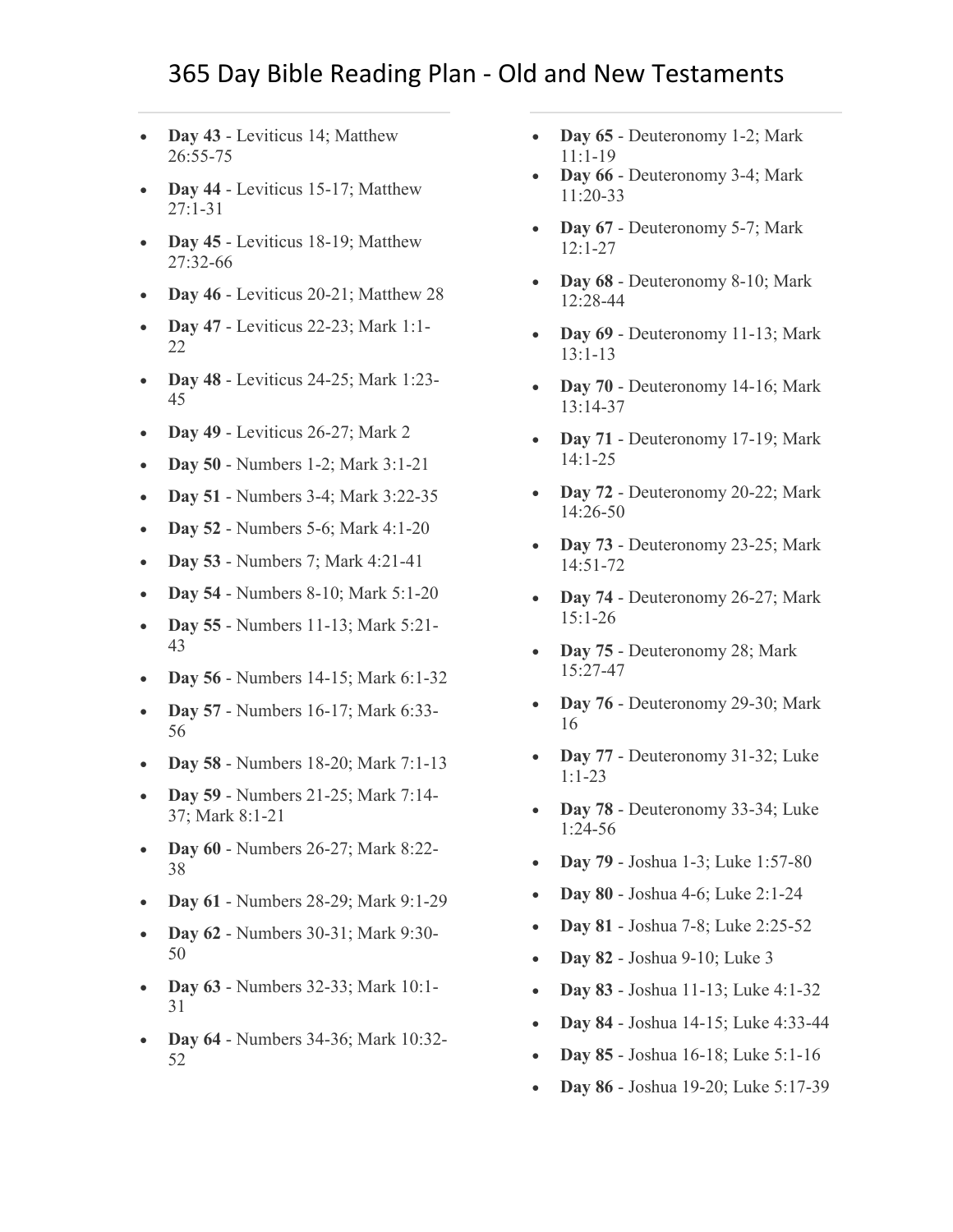- **Day 87** [Joshua 21-22; Luke 6:1-26](https://www.biblestudytools.com/passage/?q=Joshua+21:1-45;+Joshua+22:1-34;+Luke+6:1-26)
- **Day 88** [Joshua 23-24; Luke 6:27-49](https://www.biblestudytools.com/passage/?q=Joshua+23:1-16;+Joshua+24:1-33;+Luke+6:27-49)
- **Day 89** [Judges 1-2; Luke 7:1-30](https://www.biblestudytools.com/passage/?q=Judges+1:1-36;+Judges+2:1-23;+Luke+7:1-30)
- **Day 90** [Judges 3-5; Luke 7:31-50](https://www.biblestudytools.com/passage/?q=Judges+3:1-31;+Judges+4:1-24;+Judges+5:1-32;+Luke+7:31-50)
- **Day 91** [Judges 6-7; Luke 8:1-21](https://www.biblestudytools.com/passage/?q=Judges+6:1-40;+Judges+7:1-25;+Luke+8:1-21)
- **Day 92** [Judges 8-9; Luke 8:22-56](https://www.biblestudytools.com/passage/?q=Judges+8:1-35;+Judges+9:1-57;+Luke+8:22-56)
- **Day 93** [Judges 10-11; Luke 9:1-36](https://www.biblestudytools.com/passage/?q=Judges+10:1-18;+Judges+11:1-40;+Luke+9:1-36)
- **Day 94** [Judges 12-14; Luke 9:37-62](https://www.biblestudytools.com/passage/?q=Judges+12:1-15;+Judges+13:1-25;+Judges+14:1-20;+Luke+9:37-62)
- **Day 95** [Judges 15-17; Luke 10:1-24](https://www.biblestudytools.com/passage/?q=Judges+15:1-20;+Judges+16:1-31;+Judges+17:1-13;+Luke+10:1-24)
- **Day 96** [Judges 18-19; Luke 10:25-42](https://www.biblestudytools.com/passage/?q=Judges+18:1-31;+Judges+19:1-30;+Luke+10:25-42)
- **Day 97** [Judges 20-21; Luke 11:1-28](https://www.biblestudytools.com/passage/?q=Judges+20:1-48;+Judges+21:1-25;+Luke+11:1-28)
- **Day 98** [Ruth 1-4; Luke 11:29-54](https://www.biblestudytools.com/passage/?q=Ruth+1:1-22;+Luke+11:29-54;+Ruth+2:1-23;+Ruth+4:1-22;+Ruth+3:1-18)
- **Day 99** [1 Samuel 1-3; Luke 12:1-34](https://www.biblestudytools.com/passage/?q=1+Samuel+1:1-28;+1+Samuel+2:1-36;+1+Samuel+3:1-21;+Luke+12:1-34)
- **Day 100** [1 Samuel 4-6; Luke 12:35-](https://www.biblestudytools.com/passage/?q=1+Samuel+4:1-22;+1+Samuel+5:1-12;+1+Samuel+6:1-21;+Luke+12:35-59) [59](https://www.biblestudytools.com/passage/?q=1+Samuel+4:1-22;+1+Samuel+5:1-12;+1+Samuel+6:1-21;+Luke+12:35-59)
- **Day 101** [1 Samuel 7-9; Luke 13:1-21](https://www.biblestudytools.com/passage/?q=1+Samuel+7:1-17;+1+Samuel+8:1-22;+1+Samuel+9:1-27;+Luke+13:1-21)
- **Day 102** [1 Samuel 10-12; Luke](https://www.biblestudytools.com/passage/?q=1+Samuel+10:1-27;+1+Samuel+11:1-15;+1+Samuel+12:1-25;+Luke+13:22-35)  [13:22-35](https://www.biblestudytools.com/passage/?q=1+Samuel+10:1-27;+1+Samuel+11:1-15;+1+Samuel+12:1-25;+Luke+13:22-35)
- **Day 103** [1 Samuel 13-14; Luke 14:1-](https://www.biblestudytools.com/passage/?q=1+Samuel+13:1-23;+1+Samuel+14:1-52;+Luke+14:1-24) [24](https://www.biblestudytools.com/passage/?q=1+Samuel+13:1-23;+1+Samuel+14:1-52;+Luke+14:1-24)
- **Day 104** [1 Samuel 15-16; Luke](https://www.biblestudytools.com/passage/?q=1+Samuel+15:1-35;+1+Samuel+16:1-23;+Luke+14:25-35)  [14:25-35](https://www.biblestudytools.com/passage/?q=1+Samuel+15:1-35;+1+Samuel+16:1-23;+Luke+14:25-35)
- **Day 105** [1 Samuel 17-18; Luke 15:1-](https://www.biblestudytools.com/passage/?q=1+Samuel+17:1-58;+1+Samuel+18:1-30;+Luke+15:1-10) [10](https://www.biblestudytools.com/passage/?q=1+Samuel+17:1-58;+1+Samuel+18:1-30;+Luke+15:1-10)
- **Day 106** [1 Samuel 19-21; Luke](https://www.biblestudytools.com/passage/?q=1+Samuel+19:1-24;+1+Samuel+20:1-43;+1+Samuel+21:1-15;+Luke+15:11-32)  [15:11-32](https://www.biblestudytools.com/passage/?q=1+Samuel+19:1-24;+1+Samuel+20:1-43;+1+Samuel+21:1-15;+Luke+15:11-32)
- **Day 107** [1 Samuel 22-24; Luke 16:1-](https://www.biblestudytools.com/passage/?q=1+Samuel+22:1-23;+1+Samuel+23:1-29;+1+Samuel+24:1-23;+Luke+16:1-18) [18](https://www.biblestudytools.com/passage/?q=1+Samuel+22:1-23;+1+Samuel+23:1-29;+1+Samuel+24:1-23;+Luke+16:1-18)
- **Day 108** [1 Samuel 25-26; Luke](https://www.biblestudytools.com/passage/?q=1+Samuel+25:1-44;+1+Samuel+26:1-25;+Luke+16:19-31)  [16:19-31](https://www.biblestudytools.com/passage/?q=1+Samuel+25:1-44;+1+Samuel+26:1-25;+Luke+16:19-31)
- **Day 109** [1 Samuel 27-29; Luke 17:1-](https://www.biblestudytools.com/passage/?q=1+Samuel+27:1-12;+1+Samuel+28:1-25;+1+Samuel+29:1-11;+Luke+17:1-19) [19](https://www.biblestudytools.com/passage/?q=1+Samuel+27:1-12;+1+Samuel+28:1-25;+1+Samuel+29:1-11;+Luke+17:1-19)
- **Day 110** [1 Samuel 30-31; Luke](https://www.biblestudytools.com/passage/?q=1+Samuel+30:1-31;+1+Samuel+31:1-13;+Luke+17:20-37)  [17:20-37](https://www.biblestudytools.com/passage/?q=1+Samuel+30:1-31;+1+Samuel+31:1-13;+Luke+17:20-37)
- **Day 111** [2 Samuel 1-3; Luke 18:1-17](https://www.biblestudytools.com/passage/?q=2+Samuel+1:1-27;+2+Samuel+2:1-32;+2+Samuel+3:1-39;+Luke+18:1-17)
- **Day 112** [2 Samuel 4-6; Luke 18:18-](https://www.biblestudytools.com/passage/?q=2+Samuel+4:1-12;+2+Samuel+5:1-25;+2+Samuel+6:1-23;+Luke+18:18-43) [43](https://www.biblestudytools.com/passage/?q=2+Samuel+4:1-12;+2+Samuel+5:1-25;+2+Samuel+6:1-23;+Luke+18:18-43)
- **Day 113** [2 Samuel 7-9; Luke 19:1-28](https://www.biblestudytools.com/passage/?q=2+Samuel+7:1-29;+2+Samuel+8:1-18;+2+Samuel+9:1-13;+Luke+19:1-28)
- **Day 114** [2 Samuel 10-12; Luke](https://www.biblestudytools.com/passage/?q=2+Samuel+10:1-19;+2+Samuel+11:1-27;+2+Samuel+12:1-31;+Luke+19:29-48)  [19:29-48](https://www.biblestudytools.com/passage/?q=2+Samuel+10:1-19;+2+Samuel+11:1-27;+2+Samuel+12:1-31;+Luke+19:29-48)
- **Day 115** [2 Samuel 13-14; Luke 20:1-](https://www.biblestudytools.com/passage/?q=2+Samuel+13:1-39;+2+Samuel+14:1-33;+Luke+20:1-26) [26](https://www.biblestudytools.com/passage/?q=2+Samuel+13:1-39;+2+Samuel+14:1-33;+Luke+20:1-26)
- **Day 116** [2 Samuel 15-16; Luke](https://www.biblestudytools.com/passage/?q=2+Samuel+15:1-37;+2+Samuel+16:1-23;+Luke+20:27-47)  [20:27-47](https://www.biblestudytools.com/passage/?q=2+Samuel+15:1-37;+2+Samuel+16:1-23;+Luke+20:27-47)
- **Day 117** [2 Samuel 17-18; Luke 21:1-](https://www.biblestudytools.com/passage/?q=2+Samuel+17:1-29;+2+Samuel+18:1-33;+Luke+21:1-19) [19](https://www.biblestudytools.com/passage/?q=2+Samuel+17:1-29;+2+Samuel+18:1-33;+Luke+21:1-19)
- **Day 118** [2 Samuel 19-20; Luke](https://www.biblestudytools.com/passage/?q=2+Samuel+19:1-43;+2+Samuel+20:1-26;+Luke+21:20-38)  [21:20-38](https://www.biblestudytools.com/passage/?q=2+Samuel+19:1-43;+2+Samuel+20:1-26;+Luke+21:20-38)
- **Day 119** [2 Samuel 21-22; Luke 22:1-](https://www.biblestudytools.com/passage/?q=2+Samuel+21:1-22;+2+Samuel+22:1-51;+Luke+22:1-30) [30](https://www.biblestudytools.com/passage/?q=2+Samuel+21:1-22;+2+Samuel+22:1-51;+Luke+22:1-30)
- **Day 120** [2 Samuel 23-24; Luke](https://www.biblestudytools.com/passage/?q=2+Samuel+23:1-39;+2+Samuel+24:1-25;+Luke+22:31-53)  [22:31-53](https://www.biblestudytools.com/passage/?q=2+Samuel+23:1-39;+2+Samuel+24:1-25;+Luke+22:31-53)
- **Day 121** 1 [Kings 1-2; Luke 22:54-71](https://www.biblestudytools.com/passage/?q=1+Kings+1:1-53;+1+Kings+2:1-46;+Luke+22:54-71)
- **Day 122** [1 Kings 3-5; Luke 23:1-26](https://www.biblestudytools.com/passage/?q=1+Kings+3:1-28;+1+Kings+4:1-34;+1+Kings+5:1-18;+Luke+23:1-26)
- **Day 123** [1 Kings 6-7; Luke 23:27-38](https://www.biblestudytools.com/passage/?q=1+Kings+6:1-38;+1+Kings+7:1-51;+Luke+23:27-38)
- **Day 124** [1 Kings 8-9; Luke 23:39-56](https://www.biblestudytools.com/passage/?q=1+Kings+8:1-66;+1+Kings+9:1-28;+Luke+23:39-56)
- **Day 125** [1 Kings 10-11; Luke 24:1-](https://www.biblestudytools.com/passage/?q=1+Kings+10:1-29;+1+Kings+11:1-43;+Luke+24:1-35) [35](https://www.biblestudytools.com/passage/?q=1+Kings+10:1-29;+1+Kings+11:1-43;+Luke+24:1-35)
- **Day 126** [1 Kings 12-13; Luke 24:36-](https://www.biblestudytools.com/passage/?q=1+Kings+12:1-33;+1+Kings+13:1-34;+Luke+24:36-53) [53](https://www.biblestudytools.com/passage/?q=1+Kings+12:1-33;+1+Kings+13:1-34;+Luke+24:36-53)
- **Day 127** [1 Kings 14-15; John 1:1-28](https://www.biblestudytools.com/passage/?q=1+Kings+14:1-31;+1+Kings+15:1-34;+John+1:1-28)
- **Day 128** [1 Kings 16-18; John 1:29-](https://www.biblestudytools.com/passage/?q=1+Kings+16:1-34;+1+Kings+17:1-24;+1+Kings+18:1-46;+John+1:29-51) [51](https://www.biblestudytools.com/passage/?q=1+Kings+16:1-34;+1+Kings+17:1-24;+1+Kings+18:1-46;+John+1:29-51)
- **Day 129** [1 Kings 19-20; John 2](https://www.biblestudytools.com/passage/?q=1+Kings+19:1-21;+1+Kings+20:1-43;+John+2:1-25)
- **Day 130** [1 Kings 21-22; John 3:1-21](https://www.biblestudytools.com/passage/?q=1+Kings+21:1-29;+1+Kings+22:1-54;+John+3:1-21)
- **Day 131** [2 Kings 1-3; John 3:22-36](https://www.biblestudytools.com/passage/?q=2+Kings+1:1-18;+2+Kings+2:1-25;+2+Kings+3:1-27;+John+3:22-36)
- **Day 132** [2 Kings 4-5; John 4:1-30](https://www.biblestudytools.com/passage/?q=2+Kings+4:1-44;+2+Kings+5:1-27;+John+4:1-30)
- **Day 133** [2 Kings 6-8; John 4:31-54](https://www.biblestudytools.com/passage/?q=2+Kings+6:1-33;+2+Kings+7:1-20;+2+Kings+8:1-29;+John+4:31-54)
- **Day 134** [2 Kings 9-11; John 5:1-24](https://www.biblestudytools.com/passage/?q=2+Kings+9:1-37;+2+Kings+10:1-36;+2+Kings+11:1-21;+John+5:1-24)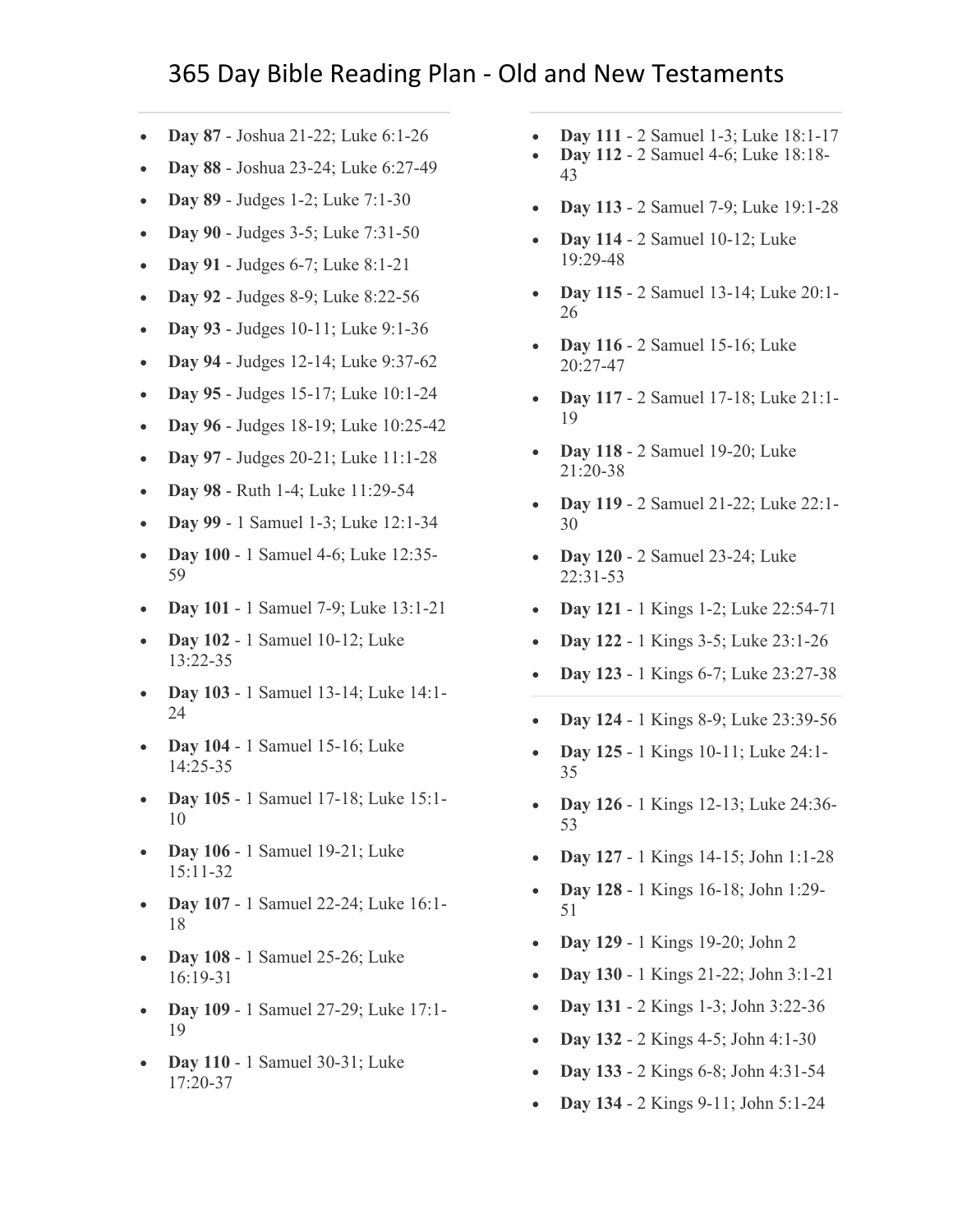- **Day 135** [2 Kings 12-14; John 5:25-](https://www.biblestudytools.com/passage/?q=2+Kings+12:1-21;+2+Kings+13:1-25;+2+Kings+14:1-29;+John+5:25-47) [47](https://www.biblestudytools.com/passage/?q=2+Kings+12:1-21;+2+Kings+13:1-25;+2+Kings+14:1-29;+John+5:25-47)
- **Day 136** [2 Kings 15-17; John 6:1-21](https://www.biblestudytools.com/passage/?q=2+Kings+15:1-38;+2+Kings+16:1-20;+2+Kings+17:1-41;+John+6:1-21)
- **Day 137** [2 Kings 18-19; John 6:22-](https://www.biblestudytools.com/passage/?q=2+Kings+18:1-37;+2+Kings+19:1-37;+John+6:22-44) [44](https://www.biblestudytools.com/passage/?q=2+Kings+18:1-37;+2+Kings+19:1-37;+John+6:22-44)
- **Day 138** [2 Kings 20-22; John 6:45-](https://www.biblestudytools.com/passage/?q=2+Kings+20:1-21;+2+Kings+21:1-26;+2+Kings+22:1-20;+John+6:45-71) [71](https://www.biblestudytools.com/passage/?q=2+Kings+20:1-21;+2+Kings+21:1-26;+2+Kings+22:1-20;+John+6:45-71)
- **Day 139** [2 Kings 23-25; John 7:1-31](https://www.biblestudytools.com/passage/?q=2+Kings+23:1-37;+2+Kings+24:1-20;+2+Kings+25:1-30;+John+7:1-31)
- **Day 140** [1 Chronicles 1-2; John](https://www.biblestudytools.com/passage/?q=1+Chronicles+1:1-54;+1+Chronicles+2:1-55;+John+7:32-53)  [7:32-53](https://www.biblestudytools.com/passage/?q=1+Chronicles+1:1-54;+1+Chronicles+2:1-55;+John+7:32-53)
- **Day 141** [1 Chronicles 3-5; John 8:1-](https://www.biblestudytools.com/passage/?q=1+Chronicles+3:1-24;+1+Chronicles+4:1-43;+1+Chronicles+5:1-26;+John+8:1-20) [20](https://www.biblestudytools.com/passage/?q=1+Chronicles+3:1-24;+1+Chronicles+4:1-43;+1+Chronicles+5:1-26;+John+8:1-20)
- **Day 142** 1 Chronicles 6-7; John [8:21-36](https://www.biblestudytools.com/passage/?q=1+Chronicles+6:1-81;+1+Chronicles+7:1-40;+John+8:21-36)
- **Day 143** 1 Chronicles 8-10; John [8:37-59](https://www.biblestudytools.com/passage/?q=1+Chronicles+8:1-40;+1+Chronicles+9:1-44;+1+Chronicles+10:1-14;+John+8:37-59)
- **Day 144** 1 Chronicles 11-13; John [9:1-23](https://www.biblestudytools.com/passage/?q=1+Chronicles+11:1-47;+1+Chronicles+12:1-40;+1+Chronicles+13:1-14;+John+9:1-23)
- **Day 145** 1 Chronicles 14-16; John [9:24-41](https://www.biblestudytools.com/passage/?q=1+Chronicles+14:1-17;+1+Chronicles+15:1-29;+1+Chronicles+16:1-43;+John+9:24-41)
- **Day 146** [1 Chronicles 17-19;](https://www.biblestudytools.com/passage/?q=1+Chronicles+17:1-27;+1+Chronicles+18:1-17;+1+Chronicles+19:1-20;+John+10:1-21) John [10:1-21](https://www.biblestudytools.com/passage/?q=1+Chronicles+17:1-27;+1+Chronicles+18:1-17;+1+Chronicles+19:1-20;+John+10:1-21)
- **Day 147** 1 Chronicles 20-22; John [10:22-42](https://www.biblestudytools.com/passage/?q=1+Chronicles+20:1-8;+1+Chronicles+21:1-30;+1+Chronicles+22:1-19;+John+10:22-42)
- **Day 148** [1 Chronicles 23-25; John](https://www.biblestudytools.com/passage/?q=1+Chronicles+23:1-32;+1+Chronicles+24:1-31;+1+Chronicles+25:1-31;+John+11:1-17)  [11:1-17](https://www.biblestudytools.com/passage/?q=1+Chronicles+23:1-32;+1+Chronicles+24:1-31;+1+Chronicles+25:1-31;+John+11:1-17)
- **Day 149** 1 Chronicles 26-27; John [11:18-46](https://www.biblestudytools.com/passage/?q=1+Chronicles+26:1-32;+1+Chronicles+27:1-34;+John+11:18-46)
- **Day 150** [1 Chronicles 28-29; John](https://www.biblestudytools.com/passage/?q=1+Chronicles+28:1-21;+1+Chronicles+29:1-30;+John+11:47-57)  [11:47-57](https://www.biblestudytools.com/passage/?q=1+Chronicles+28:1-21;+1+Chronicles+29:1-30;+John+11:47-57)
- **Day 151** 2 Chronicles 1-3; John [12:1-19](https://www.biblestudytools.com/passage/?q=2+Chronicles+1:1-17;+2+Chronicles+2:1-18;+2+Chronicles+3:1-17;+John+12:1-19)
- **Day 152** [2 Chronicles 4-6; John](https://www.biblestudytools.com/passage/?q=2+Chronicles+4:1-22;+2+Chronicles+5:1-14;+2+Chronicles+6:1-42;+John+12:20-50)  [12:20-50](https://www.biblestudytools.com/passage/?q=2+Chronicles+4:1-22;+2+Chronicles+5:1-14;+2+Chronicles+6:1-42;+John+12:20-50)
- **Day 153** [2 Chronicles 7-9; John](https://www.biblestudytools.com/passage/?q=2+Chronicles+7:1-22;+2+Chronicles+8:1-18;+2+Chronicles+9:1-31;+John+13:1-17)  [13:1-17](https://www.biblestudytools.com/passage/?q=2+Chronicles+7:1-22;+2+Chronicles+8:1-18;+2+Chronicles+9:1-31;+John+13:1-17)
- **Day 154** [2 Chronicles 10-12;](https://www.biblestudytools.com/passage/?q=2+Chronicles+10:1-19;+2+Chronicles+11:1-23;+2+Chronicles+12:1-16;+John+13:18-38) John [13:18-38](https://www.biblestudytools.com/passage/?q=2+Chronicles+10:1-19;+2+Chronicles+11:1-23;+2+Chronicles+12:1-16;+John+13:18-38)
- **Day 155** [2 Chronicles 13-16; John 14](https://www.biblestudytools.com/passage/?q=2+Chronicles+13:1-22;+2+Chronicles+14:1-15;+2+Chronicles+15:1-19;+2+Chronicles+16:1-14;+John+14:1-31)
- **Day 156** [2 Chronicles 17-19; John 15](https://www.biblestudytools.com/passage/?q=2+Chronicles+17:1-19;+2+Chronicles+18:1-34;+2+Chronicles+19:1-11;+John+15:1-27)
- **Day 157** [2 Chronicles 20-22; John](https://www.biblestudytools.com/passage/?q=2+Chronicles+20:1-37;+2+Chronicles+21:1-20;+2+Chronicles+22:1-12;+John+16:1-15)  [16:1-15](https://www.biblestudytools.com/passage/?q=2+Chronicles+20:1-37;+2+Chronicles+21:1-20;+2+Chronicles+22:1-12;+John+16:1-15)
- **Day 158** [2 Chronicles 23-25; John](https://www.biblestudytools.com/passage/?q=2+Chronicles+23:1-21;+2+Chronicles+24:1-27;+2+Chronicles+25:1-28;+John+16:16-33)  [16:16-33](https://www.biblestudytools.com/passage/?q=2+Chronicles+23:1-21;+2+Chronicles+24:1-27;+2+Chronicles+25:1-28;+John+16:16-33)
- **Day 159** [2 Chronicles 26-28; John 17](https://www.biblestudytools.com/passage/?q=2+Chronicles+26:1-23;+2+Chronicles+27:1-9;+2+Chronicles+28:1-27;+John+17:1-26)
- **Day 160** [2 Chronicles 29-31; John](https://www.biblestudytools.com/passage/?q=2+Chronicles+29:1-36;+2+Chronicles+30:1-27;+2+Chronicles+31:1-21;+John+18:1-23)  [18:1-23](https://www.biblestudytools.com/passage/?q=2+Chronicles+29:1-36;+2+Chronicles+30:1-27;+2+Chronicles+31:1-21;+John+18:1-23)
- **Day 161** [2 Chronicles 32-33; John](https://www.biblestudytools.com/passage/?q=2+Chronicles+32:1-33;+2+Chronicles+33:1-25;+John+18:24-40)  [18:24-40](https://www.biblestudytools.com/passage/?q=2+Chronicles+32:1-33;+2+Chronicles+33:1-25;+John+18:24-40)
- **Day 162** 2 Chronicles 34-36; John [19:1-22](https://www.biblestudytools.com/passage/?q=2+Chronicles+34:1-33;+2+Chronicles+35:1-27;+2+Chronicles+36:1-23;+John+19:1-22)
- **Day 163** [Ezra 1-2; John 19:23-42](https://www.biblestudytools.com/passage/?q=Ezra+1:1-11;+Ezra+2:1-70;+John+19:23-42)
- **Day 164** [Ezra 3-5; John 20](https://www.biblestudytools.com/passage/?q=Ezra+3:1-13;+Ezra+4:1-24;+Ezra+5:1-17;+John+20:1-31)
- **Day 165** [Ezra 6-8; John 21](https://www.biblestudytools.com/passage/?q=Ezra+6:1-22;+Ezra+7:1-28;+Ezra+8:1-36;+John+21:1-25)
- **Day 166** [Ezra 9-10; Acts 1](https://www.biblestudytools.com/passage/?q=Ezra+9:1-15;+Ezra+10:1-44;+Acts+1:1-26)
- **Day 167** [Nehemiah 1-3; Acts 2:1-13](https://www.biblestudytools.com/passage/?q=Nehemiah+1:1-11;+Nehemiah+2:1-20;+Nehemiah+3:1-32;+Acts+2:1-13)
- **Day 168** [Nehemiah 4-6; Acts 2:14-](https://www.biblestudytools.com/passage/?q=Nehemiah+4:1-23;+Nehemiah+5:1-19;+Nehemiah+6:1-19;+Acts+2:14-47) [47](https://www.biblestudytools.com/passage/?q=Nehemiah+4:1-23;+Nehemiah+5:1-19;+Nehemiah+6:1-19;+Acts+2:14-47)
- **Day 169** [Nehemiah 7-8; Acts 3](https://www.biblestudytools.com/passage/?q=Nehemiah+7:1-73;+Nehemiah+8:1-18;+Acts+3:1-26)
- **Day 170** [Nehemiah 9-11; Acts 4:1-](https://www.biblestudytools.com/passage/?q=Nehemiah+9:1-38;+Nehemiah+10:1-39;+Nehemiah+11:1-36;+Acts+4:1-22) [22](https://www.biblestudytools.com/passage/?q=Nehemiah+9:1-38;+Nehemiah+10:1-39;+Nehemiah+11:1-36;+Acts+4:1-22)
- **Day 171** [Nehemiah 12-13; Acts](https://www.biblestudytools.com/passage/?q=Nehemiah+12:1-47;+Nehemiah+13:1-31;+Acts+4:23-37) [4:23-37](https://www.biblestudytools.com/passage/?q=Nehemiah+12:1-47;+Nehemiah+13:1-31;+Acts+4:23-37)
- **Day 172** [Esther 1-3; Acts 5:1-16](https://www.biblestudytools.com/passage/?q=Esther+1:1-22;+Esther+2:1-23;+Esther+3:1-15;+Acts+5:1-16)
- **Day 173** [Esther 4-6; Acts 5:17-42](https://www.biblestudytools.com/passage/?q=Esther+4:1-17;+Esther+5:1-14;+Esther+6:1-14;+Acts+5:17-42)
- **Day 174** [Esther 7-10; Acts 6](https://www.biblestudytools.com/passage/?q=Esther+7:1-10;+Esther+8:1-17;+Esther+9:1-32;+Esther+10:1-3;+Acts+6:1-15)
- **Day 175** [Job 1-3; Acts 7:1-19](https://www.biblestudytools.com/passage/?q=Job+1:1-22;+Job+2:1-13;+Job+3:1-26;+Acts+7:1-19)
- **Day 176** [Job 4-6; Acts 7:20-43](https://www.biblestudytools.com/passage/?q=Job+4:1-21;+Job+5:1-27;+Job+6:1-30;+Acts+7:20-43)
- **Day 177** [Job 7-9; Acts 7:44-60](https://www.biblestudytools.com/passage/?q=Job+7:1-21;+Job+8:1-22;+Job+9:1-35;+Acts+7:44-60)
- **Day 178** [Job 10-12; Acts 8:1-25](https://www.biblestudytools.com/passage/?q=Job+10:1-22;+Job+11:1-20;+Job+12:1-25;+Acts+8:1-25)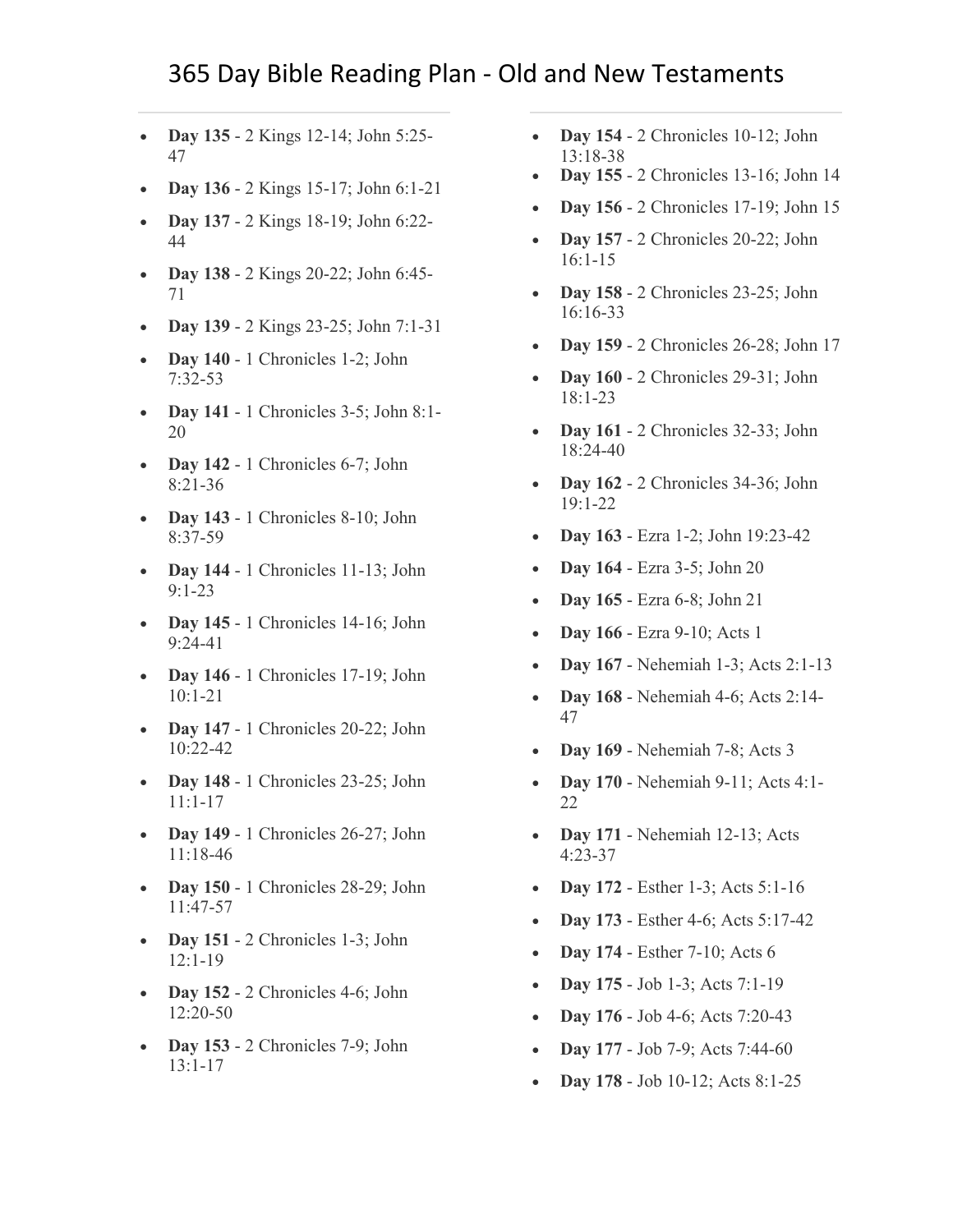## 365 Day Bible Reading Plan - Old and New Testaments

- **Day 179** [Job 13-15; Acts 8:26-40](https://www.biblestudytools.com/passage/?q=Job+13:1-28;+Job+14:1-22;+Job+15:1-35;+Acts+8:26-40)
- **Day 180** [Job 16-18; Acts 9:1-22](https://www.biblestudytools.com/passage/?q=Job+16:1-23;+Job+17:1-16;+Job+18:1-21;+Acts+9:1-22)
- **Day 181** [Job 19-20; Acts 9:23-43](https://www.biblestudytools.com/passage/?q=Job+19:1-29;+Job+20:1-29;+Acts+9:23-43)
- **Day 182** [Job 21-22; Acts 10:1-23](https://www.biblestudytools.com/passage/?q=Job+21:1-34;+Job+22:1-30;+Acts+10:1-23)
- **Day 183** [Job 23-25; Acts 10:24-48](https://www.biblestudytools.com/passage/?q=Job+23:1-17;+Job+24:1-25;+Job+25:1-6;+Acts+10:24-48)
- **Day 184** [Job 26-28; Acts 11](https://www.biblestudytools.com/passage/?q=Job+26:1-14;+Job+27:1-23;+Job+28:1-28;+Acts+11:1-30)
- **Day 185** [Job 29-30; Acts 12](https://www.biblestudytools.com/passage/?q=Job+29:1-25;+Job+30:1-31;+Acts+12:1-25)
- **Day 186** [Job 31-32; Acts 13:1-23](https://www.biblestudytools.com/passage/?q=Job+31:1-40;+Job+32:1-22;+Acts+13:1-23)
- **Day 187** [Job 33-34; Acts 13:24-52](https://www.biblestudytools.com/passage/?q=Job+33:1-33;+Job+34:1-37;+Acts+13:24-52)
- **Day 188** [Job 35-37; Acts 14](https://www.biblestudytools.com/passage/?q=Job+35:1-16;+Job+36:1-33;+Job+37:1-24;+Acts+14:1-28)
- **Day 189** [Job 38-39; Acts 15:1-21](https://www.biblestudytools.com/passage/?q=Job+38:1-41;+Job+39:1-38;+Acts+15:1-21)
- **Day 190** [Job 40-42; Acts 15:22-41](https://www.biblestudytools.com/passage/?q=Job+40:1-28;+Job+41:1-34;+Job+42:1-17;+Acts+15:22-41)
- **Day 191** [Psalm 1-3; Acts 16:1-15](https://www.biblestudytools.com/passage/?q=Psalms+1:1-6;+Psalms+2:1-13;+Psalms+3:1-9;+Acts+16:1-15)
- **Day 192** [Psalm 4-6; Acts 16:16-40](https://www.biblestudytools.com/passage/?q=Psalms+4:1-10;+Psalms+5:1-13;+Psalms+6:1-11;+Acts+16:16-40)
- **Day 193** [Psalm 7-9; Acts 17:1-15](https://www.biblestudytools.com/passage/?q=Psalms+7:1-18;+Psalms+8:1-10;+Psalms+9:1-39;+Acts+17:1-15)
- **Day 194** [Psalm 10-12; Acts 17:16-34](https://www.biblestudytools.com/passage/?q=Psalms+10:1-18;+Psalms+11:1-9;+Psalms+12:1-9;+Acts+17:16-34)
- **Day 195** [Psalm 13-16; Acts 18](https://www.biblestudytools.com/passage/?q=Psalms+13:1-7;+Psalms+14:1-7;+Psalms+15:1-10;+Psalms+16:1-15;+Acts+18:1-28)
- **Day 196** [Psalm 17-18; Acts 19:1-20](https://www.biblestudytools.com/passage/?q=Psalms+17:1-51;+Psalms+18:1-51;+Acts+19:1-20)
- **Day 197** [Psalm 19-21; Acts 19:21-41](https://www.biblestudytools.com/passage/?q=Psalms+19:1-15;+Psalms+20:1-14;+Psalms+21:1-32;+Acts+19:21-41)
- **Day 198** [Psalm 22-24; Acts 20:1-16](https://www.biblestudytools.com/passage/?q=Psalms+22:1-32;+Psalms+23:1-10;+Psalms+24:1-22;+Acts+20:1-16)
- **Day 199** [Psalm 25-27; Acts 20:17-38](https://www.biblestudytools.com/passage/?q=Psalms+25:1-22;+Psalms+26:1-14;+Psalms+27:1-14;+Acts+20:17-38)
- **Day 200** [Psalm 28-30; Acts 21:1-14](https://www.biblestudytools.com/passage/?q=Psalms+28:1-11;+Psalms+29:1-13;+Psalms+30:1-25;+Acts+21:1-14)
- **Day 201** [Psalm 31-33; Acts 21:15-40](https://www.biblestudytools.com/passage/?q=Psalms+31:1-25;+Psalms+32:1-22;+Psalms+33:1-23;+Acts+21:15-40)
- **Day 202** [Psalm 34-35; Acts 22](https://www.biblestudytools.com/passage/?q=Psalms+34:1-28;+Psalms+35:1-28;+Acts+22:1-30)
- **Day 203** [Psalm 36-37; Acts 23:1-11](https://www.biblestudytools.com/passage/?q=Psalms+36:1-40;+Psalms+37:1-40;+Acts+23:1-11)
- **Day 204** [Psalm 38-40; Acts 23:12-35](https://www.biblestudytools.com/passage/?q=Psalms+38:1-23;+Psalms+39:1-18;+Psalms+40:1-18;+Acts+23:12-35)
- **Day 205** [Psalm 41-43; Acts 24](https://www.biblestudytools.com/passage/?q=Psalms+41:1-14;+Psalms+42:1-12;+Psalms+43:1-26;+Acts+24:1-27)
- **Day 206** [Psalm 44-46; Acts 25](https://www.biblestudytools.com/passage/?q=Psalms+44:1-27;+Psalms+45:1-18;+Psalms+46:1-12;+Acts+25:1-27)
- **Day 207** [Psalm 47-49; Acts 26](https://www.biblestudytools.com/passage/?q=Psalms+47:1-15;+Psalms+48:1-21;+Psalms+49:1-23;+Acts+26:1-32)
- **Day 208** [Psalm 50-52; Acts 27:1-25](https://www.biblestudytools.com/passage/?q=Psalms+50:1-23;+Psalms+51:1-21;+Psalms+52:1-11;+Acts+27:1-25)
- **Day 209** [Psalm 53-55; Acts 27:26-44](https://www.biblestudytools.com/passage/?q=Psalms+53:1-9;+Psalms+54:1-24;+Psalms+55:1-24;+Acts+27:26-44)
- **Day 210** [Psalm 56-58; Acts 28:1-15](https://www.biblestudytools.com/passage/?q=Psalms+56:1-14;+Psalms+57:1-12;+Psalms+58:1-18;+Acts+28:1-15)
- **Day 211** [Psalm 59-61; Acts 28:16-31](https://www.biblestudytools.com/passage/?q=Psalms+59:1-18;+Psalms+60:1-14;+Psalms+61:1-13;+Acts+28:16-31)
- **Day 212** [Psalm 62-64; Romans 1](https://www.biblestudytools.com/passage/?q=Psalms+62:1-13;+Psalms+63:1-12;+Psalms+64:1-14;+Romans+1:1-32)
- **Day 213** [Psalm 65-67; Romans 2](https://www.biblestudytools.com/passage/?q=Psalms+65:1-20;+Psalms+66:1-20;+Psalms+67:1-36;+Romans+2:1-29)
- **Day 214** [Psalm 68-69; Romans 3](https://www.biblestudytools.com/passage/?q=Psalms+68:1-37;+Psalms+69:1-37;+Romans+3:1-31)
- **Day 215** [Psalm 70-72; Romans 4](https://www.biblestudytools.com/passage/?q=Psalms+70:1-24;+Psalms+71:1-24;+Psalms+72:1-28;+Romans+4:1-25)
- **Day 216** [Psalm 73-74; Romans 5](https://www.biblestudytools.com/passage/?q=Psalms+73:1-28;+Psalms+74:1-23;+Romans+5:1-21)
- **Day 217** [Psalm 75-77; Romans 6](https://www.biblestudytools.com/passage/?q=Psalms+75:1-13;+Psalms+76:1-21;+Psalms+77:1-72;+Romans+6:1-23)
- **Day 218** [Psalm 78; Romans 7](https://www.biblestudytools.com/passage/?q=Psalms+78:1-72;+Romans+7:1-25)
- **Day 219** [Psalm 79-81; Romans 8:1-](https://www.biblestudytools.com/passage/?q=Psalms+79:1-20;+Psalms+80:1-20;+Psalms+81:1-17;+Romans+8:1-18) [18](https://www.biblestudytools.com/passage/?q=Psalms+79:1-20;+Psalms+80:1-20;+Psalms+81:1-17;+Romans+8:1-18)
- **Day 220** [Psalm 82-84; Romans 8:19-](https://www.biblestudytools.com/passage/?q=Psalms+82:1-19;+Psalms+83:1-19;+Psalms+84:1-14;+Romans+8:19-39) [39](https://www.biblestudytools.com/passage/?q=Psalms+82:1-19;+Psalms+83:1-19;+Psalms+84:1-14;+Romans+8:19-39)
- **Day 221** [Psalm 85-87; Romans 9](https://www.biblestudytools.com/passage/?q=Psalms+85:1-17;+Psalms+86:1-17;+Psalms+87:1-19;+Romans+9:1-33)
- **Day 222** [Psalm 88-89; Romans 10](https://www.biblestudytools.com/passage/?q=Psalms+88:1-53;+Psalms+89:1-53;+Romans+10:1-21)
- **Day 223** [Psalm 90-92; Romans 11:1-](https://www.biblestudytools.com/passage/?q=Psalms+90:1-17;+Psalms+91:1-16;+Psalms+92:1-16;+Romans+11:1-21) [21](https://www.biblestudytools.com/passage/?q=Psalms+90:1-17;+Psalms+91:1-16;+Psalms+92:1-16;+Romans+11:1-21)
- **Day 224** [Psalm 93-95; Romans](https://www.biblestudytools.com/passage/?q=Psalms+93:1-23;+Psalms+94:1-23;+Psalms+95:1-13;+Romans+11:22-36)  [11:22-36](https://www.biblestudytools.com/passage/?q=Psalms+93:1-23;+Psalms+94:1-23;+Psalms+95:1-13;+Romans+11:22-36)
- **Day 225** [Psalm 96-98; Romans 12](https://www.biblestudytools.com/passage/?q=Psalms+96:1-13;+Psalms+97:1-12;+Psalms+98:1-9;+Romans+12:1-21)
- **Day 226** [Psalm 99-102; Romans 13](https://www.biblestudytools.com/passage/?q=Psalms+99:1-9;+Psalms+100:1-8;+Psalms+101:1-29;+Psalms+102:1-29;+Romans+13:1-14)
- **Day 227** [Psalm 103-104; Romans 14](https://www.biblestudytools.com/passage/?q=Psalms+103:1-35;+Psalms+104:1-45;+Romans+14:1-26)
- **Day 228** [Psalm 105-106; Romans](https://www.biblestudytools.com/passage/?q=Psalms+105:1-48;+Psalms+106:1-48;+Romans+15:1-21)  [15:1-21](https://www.biblestudytools.com/passage/?q=Psalms+105:1-48;+Psalms+106:1-48;+Romans+15:1-21)
- **Day 229** [Psalm 107-108; Romans](https://www.biblestudytools.com/passage/?q=Psalms+107:1-43;+Psalms+108:1-31;+Romans+15:22-33)  [15:22-33](https://www.biblestudytools.com/passage/?q=Psalms+107:1-43;+Psalms+108:1-31;+Romans+15:22-33)
- **Day 230** [Psalm 109-111; Romans 16](https://www.biblestudytools.com/passage/?q=Psalms+109:1-31;+Psalms+110:1-10;+Psalms+111:1-10;+Romans+16:1-27)
- **Day 231** [Psalm 112-115; 1](https://www.biblestudytools.com/passage/?q=Psalms+112:1-10;+Psalms+113:1-26;+Psalms+114:1-9;+Psalms+115:1-18;+1+Corinthians+1:1-31)  [Corinthians 1](https://www.biblestudytools.com/passage/?q=Psalms+112:1-10;+Psalms+113:1-26;+Psalms+114:1-9;+Psalms+115:1-18;+1+Corinthians+1:1-31)
- **Day 232** [Psalm 116-118; 1](https://www.biblestudytools.com/passage/?q=Psalms+116:1-19;+Psalms+117:1-29;+Psalms+118:1-176;+1+Corinthians+2:1-16)  [Corinthians 2](https://www.biblestudytools.com/passage/?q=Psalms+116:1-19;+Psalms+117:1-29;+Psalms+118:1-176;+1+Corinthians+2:1-16)
- **Day 233** [Psalm 119:1-48; 1](https://www.biblestudytools.com/passage/?q=Psalms+119:1-48;+1+Corinthians+3:1-23)  [Corinthians 3](https://www.biblestudytools.com/passage/?q=Psalms+119:1-48;+1+Corinthians+3:1-23)
- **Day 234** [Psalm 119:49-104; 1](https://www.biblestudytools.com/passage/?q=Psalms+119:49-104;+1+Corinthians+4:1-21)  [Corinthians 4](https://www.biblestudytools.com/passage/?q=Psalms+119:49-104;+1+Corinthians+4:1-21)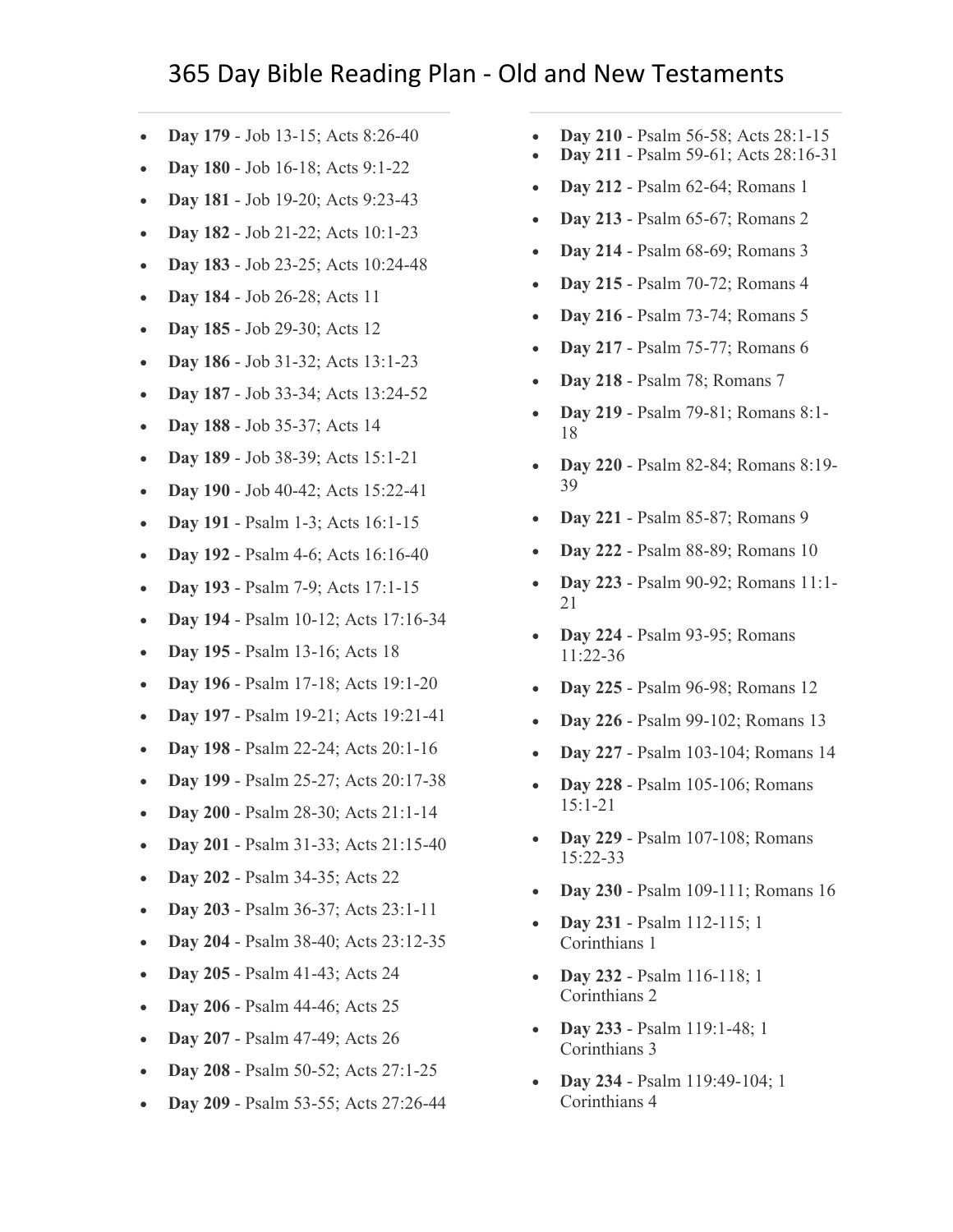- **Day 235** [Psalm 119:105-176; 1](https://www.biblestudytools.com/passage/?q=Psalms+119:105-176;+1+Corinthians+5:1-13)  [Corinthians 5](https://www.biblestudytools.com/passage/?q=Psalms+119:105-176;+1+Corinthians+5:1-13)
- **Day 236** [Psalm 120-123; 1](https://www.biblestudytools.com/passage/?q=Psalms+120:1-8;+Psalms+121:1-9;+Psalms+122:1-9;+Psalms+123:1-8;+1+Corinthians+6:1-20)  [Corinthians 6](https://www.biblestudytools.com/passage/?q=Psalms+120:1-8;+Psalms+121:1-9;+Psalms+122:1-9;+Psalms+123:1-8;+1+Corinthians+6:1-20)
- **Day 237** [Psalm 124-127; 1](https://www.biblestudytools.com/passage/?q=Psalms+124:1-8;+Psalms+125:1-6;+Psalms+126:1-6;+Psalms+127:1-6;+1+Corinthians+7:1-24)  [Corinthians 7:1-24](https://www.biblestudytools.com/passage/?q=Psalms+124:1-8;+Psalms+125:1-6;+Psalms+126:1-6;+Psalms+127:1-6;+1+Corinthians+7:1-24)
- **Day 238** [Psalm 128-131; 1](https://www.biblestudytools.com/passage/?q=Psalms+128:1-8;+Psalms+129:1-8;+Psalms+130:1-8;+Psalms+131:1-18;+1+Corinthians+7:25-40)  [Corinthians 7:25-40](https://www.biblestudytools.com/passage/?q=Psalms+128:1-8;+Psalms+129:1-8;+Psalms+130:1-8;+Psalms+131:1-18;+1+Corinthians+7:25-40)
- **Day 239** [Psalm 132-135; 1](https://www.biblestudytools.com/passage/?q=Psalms+132:1-18;+Psalms+133:1-3;+Psalms+134:1-21;+Psalms+135:1-26;+1+Corinthians+8:1-13)  [Corinthians 8](https://www.biblestudytools.com/passage/?q=Psalms+132:1-18;+Psalms+133:1-3;+Psalms+134:1-21;+Psalms+135:1-26;+1+Corinthians+8:1-13)
- **Day 240** [Psalm 136-138; 1](https://www.biblestudytools.com/passage/?q=Psalms+136:1-26;+Psalms+137:1-9;+Psalms+138:1-24;+1+Corinthians+9:1-27)  [Corinthians 9](https://www.biblestudytools.com/passage/?q=Psalms+136:1-26;+Psalms+137:1-9;+Psalms+138:1-24;+1+Corinthians+9:1-27)
- **Day 241** [Psalm 139-141; 1](https://www.biblestudytools.com/passage/?q=Psalms+139:1-24;+Psalms+140:1-14;+Psalms+141:1-10;+1+Corinthians+10:1-13)  [Corinthians 10:1-13](https://www.biblestudytools.com/passage/?q=Psalms+139:1-24;+Psalms+140:1-14;+Psalms+141:1-10;+1+Corinthians+10:1-13)
- **Day 242** [Psalm 142-144; 1](https://www.biblestudytools.com/passage/?q=Psalms+142:1-12;+Psalms+143:1-15;+Psalms+144:1-21;+1+Corinthians+10:14-33)  [Corinthians 10:14-33](https://www.biblestudytools.com/passage/?q=Psalms+142:1-12;+Psalms+143:1-15;+Psalms+144:1-21;+1+Corinthians+10:14-33)
- **Day 243** [Psalm 145-147; 1](https://www.biblestudytools.com/passage/?q=Psalms+145:1-21;+Psalms+146:1-11;+Psalms+147:1-20;+1+Corinthians+11:1-15)  [Corinthians 11:1-15](https://www.biblestudytools.com/passage/?q=Psalms+145:1-21;+Psalms+146:1-11;+Psalms+147:1-20;+1+Corinthians+11:1-15)
- **Day 244** [Psalm 148-150; 1](https://www.biblestudytools.com/passage/?q=Psalms+148:1-14;+Psalms+149:1-9;+Psalms+150:1-6;+1+Corinthians+11:16-34)  [Corinthians 11:16-34](https://www.biblestudytools.com/passage/?q=Psalms+148:1-14;+Psalms+149:1-9;+Psalms+150:1-6;+1+Corinthians+11:16-34)
- **Day 245** [Proverbs 1-2; 1 Corinthians](https://www.biblestudytools.com/passage/?q=Proverbs+1:1-33;+Proverbs+2:1-22;+1+Corinthians+12:1-31)  [12](https://www.biblestudytools.com/passage/?q=Proverbs+1:1-33;+Proverbs+2:1-22;+1+Corinthians+12:1-31)
- **Day 246** [Proverbs 3-4; 1 Corinthians](https://www.biblestudytools.com/passage/?q=Proverbs+3:1-35;+Proverbs+4:1-27;+1+Corinthians+13:1-13)  [13](https://www.biblestudytools.com/passage/?q=Proverbs+3:1-35;+Proverbs+4:1-27;+1+Corinthians+13:1-13)
- **Day 247** [Proverbs 5-6; 1 Corinthians](https://www.biblestudytools.com/passage/?q=Proverbs+5:1-23;+Proverbs+6:1-35;+1+Corinthians+14:1-20)  [14:1-20](https://www.biblestudytools.com/passage/?q=Proverbs+5:1-23;+Proverbs+6:1-35;+1+Corinthians+14:1-20)
- **Day 248** [Proverbs 7-8; 1 Corinthians](https://www.biblestudytools.com/passage/?q=Proverbs+7:1-27;+Proverbs+8:1-36;+1+Corinthians+14:21-40)  [14:21-40](https://www.biblestudytools.com/passage/?q=Proverbs+7:1-27;+Proverbs+8:1-36;+1+Corinthians+14:21-40)
- **Day 249** [Proverbs 9-10; 1](https://www.biblestudytools.com/passage/?q=Proverbs+9:1-18;+Proverbs+10:1-32;+1+Corinthians+15:1-32)  [Corinthians 15:1-32](https://www.biblestudytools.com/passage/?q=Proverbs+9:1-18;+Proverbs+10:1-32;+1+Corinthians+15:1-32)
- **Day 250** [Proverbs 11-12; 1](https://www.biblestudytools.com/passage/?q=Proverbs+11:1-31;+Proverbs+12:1-28;+1+Corinthians+15:33-58)  [Corinthians 15:33-58](https://www.biblestudytools.com/passage/?q=Proverbs+11:1-31;+Proverbs+12:1-28;+1+Corinthians+15:33-58)
- **Day 251** [Proverbs 13-14; 1](https://www.biblestudytools.com/passage/?q=Proverbs+13:1-25;+Proverbs+14:1-35;+1+Corinthians+16:1-24)  [Corinthians 16](https://www.biblestudytools.com/passage/?q=Proverbs+13:1-25;+Proverbs+14:1-35;+1+Corinthians+16:1-24)
- **Day 252** [Proverbs 15-16; 2](https://www.biblestudytools.com/passage/?q=Proverbs+15:1-33;+Proverbs+16:1-33;+2+Corinthians+1:1-24)  [Corinthians 1](https://www.biblestudytools.com/passage/?q=Proverbs+15:1-33;+Proverbs+16:1-33;+2+Corinthians+1:1-24)
- **Day 253** [Proverbs 17-18; 2](https://www.biblestudytools.com/passage/?q=Proverbs+17:1-28;+Proverbs+18:1-24;+2+Corinthians+2:1-17)  [Corinthians 2](https://www.biblestudytools.com/passage/?q=Proverbs+17:1-28;+Proverbs+18:1-24;+2+Corinthians+2:1-17)
- **Day 254** [Proverbs 19-20; 2](https://www.biblestudytools.com/passage/?q=Proverbs+19:1-29;+Proverbs+20:1-30;+2+Corinthians+3:1-18)  [Corinthians 3](https://www.biblestudytools.com/passage/?q=Proverbs+19:1-29;+Proverbs+20:1-30;+2+Corinthians+3:1-18)
- **Day 255** [Proverbs 21-22; 2](https://www.biblestudytools.com/passage/?q=Proverbs+21:1-31;+Proverbs+22:1-29;+2+Corinthians+4:1-18)  [Corinthians 4](https://www.biblestudytools.com/passage/?q=Proverbs+21:1-31;+Proverbs+22:1-29;+2+Corinthians+4:1-18)
- **Day 256** [Proverbs 23-24; 2](https://www.biblestudytools.com/passage/?q=Proverbs+23:1-35;+Proverbs+24:1-34;+2+Corinthians+5:1-21)  [Corinthians 5](https://www.biblestudytools.com/passage/?q=Proverbs+23:1-35;+Proverbs+24:1-34;+2+Corinthians+5:1-21)
- **Day 257** [Proverbs 25-27; 2](https://www.biblestudytools.com/passage/?q=Proverbs+25:1-28;+Proverbs+26:1-28;+Proverbs+27:1-27;+2+Corinthians+6:1-18)  [Corinthians](https://www.biblestudytools.com/passage/?q=Proverbs+25:1-28;+Proverbs+26:1-28;+Proverbs+27:1-27;+2+Corinthians+6:1-18) 6
- **Day 258** [Proverbs 28-29; 2](https://www.biblestudytools.com/passage/?q=Proverbs+28:1-28;+Proverbs+29:1-27;+2+Corinthians+7:1-16)  [Corinthians 7](https://www.biblestudytools.com/passage/?q=Proverbs+28:1-28;+Proverbs+29:1-27;+2+Corinthians+7:1-16)
- **Day 259** [Proverbs 30-31; 2](https://www.biblestudytools.com/passage/?q=Proverbs+30:1-33;+Proverbs+31:1-31;+2+Corinthians+8:1-24)  [Corinthians 8](https://www.biblestudytools.com/passage/?q=Proverbs+30:1-33;+Proverbs+31:1-31;+2+Corinthians+8:1-24)
- **Day 260** [Ecclesiastes 1-3; 2](https://www.biblestudytools.com/passage/?q=Ecclesiastes+1:1-18;+Ecclesiastes+2:1-26;+Ecclesiastes+3:1-22;+2+Corinthians+9:1-15)  [Corinthians 9](https://www.biblestudytools.com/passage/?q=Ecclesiastes+1:1-18;+Ecclesiastes+2:1-26;+Ecclesiastes+3:1-22;+2+Corinthians+9:1-15)
- **Day 261** [Ecclesiastes 4-6; 2](https://www.biblestudytools.com/passage/?q=Ecclesiastes+4:1-17;+Ecclesiastes+5:1-20;+Ecclesiastes+6:1-12;+2+Corinthians+10:1-18)  [Corinthians 10](https://www.biblestudytools.com/passage/?q=Ecclesiastes+4:1-17;+Ecclesiastes+5:1-20;+Ecclesiastes+6:1-12;+2+Corinthians+10:1-18)
- **Day 262** [Ecclesiastes 7-9; 2](https://www.biblestudytools.com/passage/?q=Ecclesiastes+7:1-30;+Ecclesiastes+8:1-17;+Ecclesiastes+9:1-18;+2+Corinthians+11:1-15)  [Corinthians 11:1-15](https://www.biblestudytools.com/passage/?q=Ecclesiastes+7:1-30;+Ecclesiastes+8:1-17;+Ecclesiastes+9:1-18;+2+Corinthians+11:1-15)
- **Day 263** [Ecclesiastes 10-12; 2](https://www.biblestudytools.com/passage/?q=Ecclesiastes+10:1-20;+Ecclesiastes+11:1-10;+Ecclesiastes+12:1-16;+2+Corinthians+11:16-33)  [Corinthians 11:16-33](https://www.biblestudytools.com/passage/?q=Ecclesiastes+10:1-20;+Ecclesiastes+11:1-10;+Ecclesiastes+12:1-16;+2+Corinthians+11:16-33)
- **Day 264** [Song of Solomon 1-3; 2](https://www.biblestudytools.com/passage/?q=Song+of+Solomon+1:1-17;+Song+of+Solomon+2:1-17;+Song+of+Solomon+3:1-11;+2+Corinthians+12:1-21)  [Corinthians 12](https://www.biblestudytools.com/passage/?q=Song+of+Solomon+1:1-17;+Song+of+Solomon+2:1-17;+Song+of+Solomon+3:1-11;+2+Corinthians+12:1-21)
- **Day 265** [Song of Solomon 4-5; 2](https://www.biblestudytools.com/passage/?q=Song+of+Solomon+4:1-16;+Song+of+Solomon+5:1-17;+2+Corinthians+13:1-14)  [Corinthians 13](https://www.biblestudytools.com/passage/?q=Song+of+Solomon+4:1-16;+Song+of+Solomon+5:1-17;+2+Corinthians+13:1-14)
- **Day 266** [Song of Solomon 6-8;](https://www.biblestudytools.com/passage/?q=Song+of+Solomon+6:1-13;+Song+of+Solomon+7:1-13;+Song+of+Solomon+8:1-14;+Galatians+1:1-24)  [Galatians 1](https://www.biblestudytools.com/passage/?q=Song+of+Solomon+6:1-13;+Song+of+Solomon+7:1-13;+Song+of+Solomon+8:1-14;+Galatians+1:1-24)
- **Day 267** [Isaiah 1-3; Galatians 2](https://www.biblestudytools.com/passage/?q=Isaiah+1:1-31;+Isaiah+2:1-22;+Isaiah+3:1-26;+Galatians+2:1-21)
- **Day 268** [Isaiah 4-6; Galatians 3](https://www.biblestudytools.com/passage/?q=Isaiah+4:1-6;+Isaiah+5:1-30;+Isaiah+6:1-13;+Galatians+3:1-29)
- **Day 269** [Isaiah 7-9; Galatians 4](https://www.biblestudytools.com/passage/?q=Isaiah+7:1-25;+Isaiah+8:1-23;+Isaiah+9:1-21;+Galatians+4:1-31)
- **Day 270** [Isaiah 10-12; Galatians 5](https://www.biblestudytools.com/passage/?q=Isaiah+10:1-34;+Isaiah+11:1-16;+Isaiah+12:1-6;+Galatians+5:1-26)
- **Day 271** [Isaiah 13-15; Galatians 6](https://www.biblestudytools.com/passage/?q=Isaiah+13:1-22;+Isaiah+14:1-32;+Isaiah+15:1-9;+Galatians+6:1-18)
- **Day 272** [Isaiah 16-18; Ephesians 1](https://www.biblestudytools.com/passage/?q=Isaiah+16:1-14;+Isaiah+17:1-14;+Isaiah+18:1-7;+Ephesians+1:1-23)
- **Day 273** [Isaiah 19-21; Ephesians 2](https://www.biblestudytools.com/passage/?q=Isaiah+19:1-25;+Isaiah+20:1-6;+Isaiah+21:1-17;+Ephesians+2:1-22)
- **Day 274** [Isaiah 22-23; Ephesians 3](https://www.biblestudytools.com/passage/?q=Isaiah+22:1-25;+Isaiah+23:1-18;+Ephesians+3:1-21)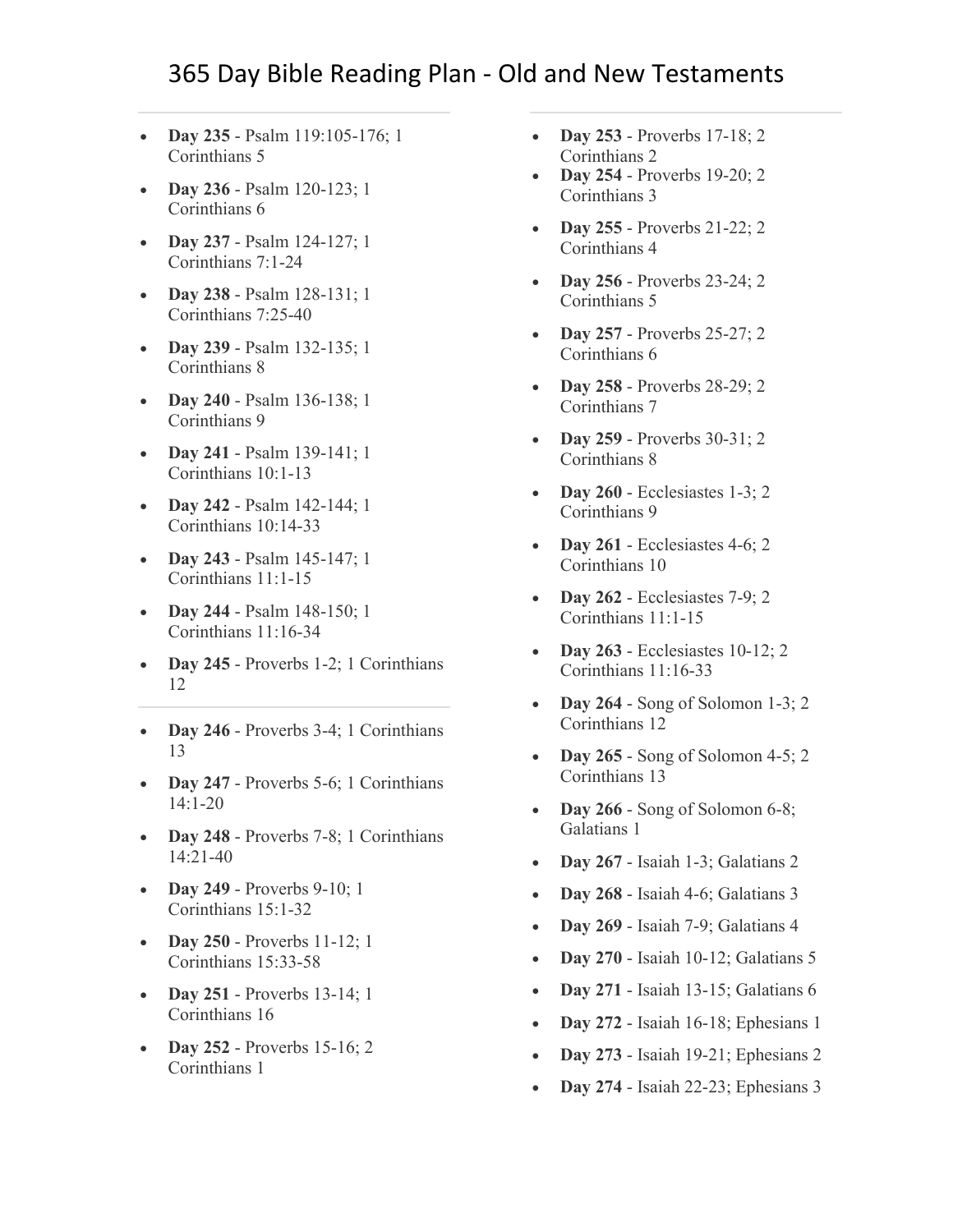- **Day 275** [Isaiah 24-26; Ephesians 4](https://www.biblestudytools.com/passage/?q=Isaiah+24:1-23;+Isaiah+25:1-12;+Isaiah+26:1-21;+Ephesians+4:1-32)
- **Day 276** [Isaiah 27-28; Ephesians 5](https://www.biblestudytools.com/passage/?q=Isaiah+27:1-13;+Isaiah+28:1-29;+Ephesians+5:1-33)
- **Day 277** [Isaiah 29-30; Ephesians 6](https://www.biblestudytools.com/passage/?q=Isaiah+29:1-24;+Isaiah+30:1-33;+Ephesians+6:1-24)
- **Day 278** [Isaiah 31-33; Philippians 1](https://www.biblestudytools.com/passage/?q=Isaiah+31:1-45;+Isaiah+32:1-20;+Isaiah+33:1-24;+Philippians+1:1-30)
- **Day 279** [Isaiah 34-36; Philippians 2](https://www.biblestudytools.com/passage/?q=Isaiah+34:1-17;+Isaiah+35:1-10;+Isaiah+36:1-22;+Philippians+2:1-30)
- **Day 280** [Isaiah 37-38; Philippians 3](https://www.biblestudytools.com/passage/?q=Isaiah+37:1-38;+Isaiah+38:1-22;+Philippians+3:1-21)
- **Day 281** [Isaiah 39-40; Philippians 4](https://www.biblestudytools.com/passage/?q=Isaiah+39:1-8;+Isaiah+40:1-31;+Philippians+4:1-23)
- **Day 282** [Isaiah 41-42; Colossians 1](https://www.biblestudytools.com/passage/?q=Isaiah+41:1-29;+Isaiah+42:1-25;+Colossians+1:1-29)
- **Day 283** [Isaiah 43-44; Colossians 2](https://www.biblestudytools.com/passage/?q=Isaiah+43:1-28;+Isaiah+44:1-28;+Colossians+2:1-23)
- **Day 284** [Isaiah 45-47; Colossians 3](https://www.biblestudytools.com/passage/?q=Isaiah+45:1-25;+Isaiah+46:1-13;+Isaiah+47:1-15;+Colossians+3:1-25)
- **Day 285** [Isaiah 48-49; Colossians 4](https://www.biblestudytools.com/passage/?q=Isaiah+48:1-22;+Isaiah+49:1-26;+Colossians+4:1-18)
- **Day 286** [Isaiah 50-52; 1](https://www.biblestudytools.com/passage/?q=Isaiah+50:1-11;+Isaiah+51:1-23;+Isaiah+52:1-15;+1+Thessalonians+1:1-10)  [Thessalonians 1](https://www.biblestudytools.com/passage/?q=Isaiah+50:1-11;+Isaiah+51:1-23;+Isaiah+52:1-15;+1+Thessalonians+1:1-10)
- **Day 287** [Isaiah 53-55; 1](https://www.biblestudytools.com/passage/?q=Isaiah+53:1-12;+Isaiah+54:1-17;+Isaiah+55:1-13;+1+Thessalonians+2:1-20)  [Thessalonians 2](https://www.biblestudytools.com/passage/?q=Isaiah+53:1-12;+Isaiah+54:1-17;+Isaiah+55:1-13;+1+Thessalonians+2:1-20)
- **Day 288** [Isaiah 56-58; 1](https://www.biblestudytools.com/passage/?q=Isaiah+56:1-12;+Isaiah+57:1-21;+Isaiah+58:1-14;+1+Thessalonians+3:1-13)  [Thessalonians 3](https://www.biblestudytools.com/passage/?q=Isaiah+56:1-12;+Isaiah+57:1-21;+Isaiah+58:1-14;+1+Thessalonians+3:1-13)
- **Day 289** [Isaiah 59-61; 1](https://www.biblestudytools.com/passage/?q=Isaiah+59:1-21;+Isaiah+60:1-22;+Isaiah+61:1-11;+1+Thessalonians+4:1-18)  [Thessalonians 4](https://www.biblestudytools.com/passage/?q=Isaiah+59:1-21;+Isaiah+60:1-22;+Isaiah+61:1-11;+1+Thessalonians+4:1-18)
- **Day 290** [Isaiah 62-64; 1](https://www.biblestudytools.com/passage/?q=Isaiah+62:1-12;+Isaiah+63:1-19;+Isaiah+64:1-12;+1+Thessalonians+5:1-28)  [Thessalonians 5](https://www.biblestudytools.com/passage/?q=Isaiah+62:1-12;+Isaiah+63:1-19;+Isaiah+64:1-12;+1+Thessalonians+5:1-28)
- **Day 291** [Isaiah 65-66; 2](https://www.biblestudytools.com/passage/?q=Isaiah+65:1-25;+Isaiah+66:1-24;+2+Thessalonians+1:1-17)  [Thessalonians 1](https://www.biblestudytools.com/passage/?q=Isaiah+65:1-25;+Isaiah+66:1-24;+2+Thessalonians+1:1-17)
- **Day 292** [Jeremiah 1-2; 2](https://www.biblestudytools.com/passage/?q=Jeremiah+1:1-19;+Jeremiah+2:1-37;+2+Thessalonians+2:1-17)  [Thessalonians 2](https://www.biblestudytools.com/passage/?q=Jeremiah+1:1-19;+Jeremiah+2:1-37;+2+Thessalonians+2:1-17)
- **Day 293** [Jeremiah 3-4; 2](https://www.biblestudytools.com/passage/?q=Jeremiah+3:1-25;+Jeremiah+4:1-31;+2+Thessalonians+3:1-18)  [Thessalonians 3](https://www.biblestudytools.com/passage/?q=Jeremiah+3:1-25;+Jeremiah+4:1-31;+2+Thessalonians+3:1-18)
- **Day 294** [Jeremiah 5-6; 1 Timothy 1](https://www.biblestudytools.com/passage/?q=Jeremiah+5:1-31;+Jeremiah+6:1-30;+1+Timothy+1:1-20)
- **Day 295** [Jeremiah 7-8; 1 Timothy 2](https://www.biblestudytools.com/passage/?q=Jeremiah+7:1-34;+Jeremiah+8:1-22;+1+Timothy+2:1-15)
- **Day 296** [Jeremiah 9-10; 1 Timothy 3](https://www.biblestudytools.com/passage/?q=Jeremiah+9:1-26;+Jeremiah+10:1-25;+1+Timothy+3:1-16)
- **Day 297** [Jeremiah 11-13; 1 Timothy](https://www.biblestudytools.com/passage/?q=Jeremiah+11:1-23;+Jeremiah+12:1-17;+Jeremiah+13:1-27;+1+Timothy+4:1-16)  [4](https://www.biblestudytools.com/passage/?q=Jeremiah+11:1-23;+Jeremiah+12:1-17;+Jeremiah+13:1-27;+1+Timothy+4:1-16)
- **Day 298** [Jeremiah 14-16; 1 Timothy](https://www.biblestudytools.com/passage/?q=Jeremiah+14:1-22;+Jeremiah+15:1-21;+Jeremiah+16:1-21;+1+Timothy+5:1-25)  [5](https://www.biblestudytools.com/passage/?q=Jeremiah+14:1-22;+Jeremiah+15:1-21;+Jeremiah+16:1-21;+1+Timothy+5:1-25)
- **[D](https://www.biblestudytools.com/passage/?q=Jeremiah+17:1-27;+Jeremiah+18:1-23;+Jeremiah+19:1-15;+1+Timothy+6:1-21)ay 299** [Jeremiah 17-19; 1 Timothy](https://www.biblestudytools.com/passage/?q=Jeremiah+17:1-27;+Jeremiah+18:1-23;+Jeremiah+19:1-15;+1+Timothy+6:1-21)  6
- **Day 300** [Jeremiah 20-22; 2 Timothy](https://www.biblestudytools.com/passage/?q=Jeremiah+20:1-18;+Jeremiah+21:1-14;+Jeremiah+22:1-30;+2+Timothy+1:1-18)  [1](https://www.biblestudytools.com/passage/?q=Jeremiah+20:1-18;+Jeremiah+21:1-14;+Jeremiah+22:1-30;+2+Timothy+1:1-18)
- **Day 301** [Jeremiah 23-24; 2 Timothy](https://www.biblestudytools.com/passage/?q=Jeremiah+23:1-40;+Jeremiah+24:1-10;+2+Timothy+2:1-26)  [2](https://www.biblestudytools.com/passage/?q=Jeremiah+23:1-40;+Jeremiah+24:1-10;+2+Timothy+2:1-26)
- **Day 302** [Jeremiah 25-26; 2 Timothy](https://www.biblestudytools.com/passage/?q=Jeremiah+25:1-38;+Jeremiah+26:1-24;+2+Timothy+3:1-17)  [3](https://www.biblestudytools.com/passage/?q=Jeremiah+25:1-38;+Jeremiah+26:1-24;+2+Timothy+3:1-17)
- **Day 303** [Jeremiah 27-28; 2 Timothy](https://www.biblestudytools.com/passage/?q=Jeremiah+27:1-22;+Jeremiah+28:1-17;+2+Timothy+4:1-22)  [4](https://www.biblestudytools.com/passage/?q=Jeremiah+27:1-22;+Jeremiah+28:1-17;+2+Timothy+4:1-22)
- **Day 304** [Jeremiah 29-30; Titus 1](https://www.biblestudytools.com/passage/?q=Jeremiah+29:1-32;+Jeremiah+30:1-24;+Titus+1:1-16)
- **Day 305** [Jeremiah 31-32; Titus 2](https://www.biblestudytools.com/passage/?q=Jeremiah+31:1-40;+Jeremiah+32:1-44;+Titus+2:1-15)
- **Day 306** [Jeremiah 33-35; Titus 3](https://www.biblestudytools.com/passage/?q=Jeremiah+33:1-26;+Jeremiah+34:1-22;+Jeremiah+35:1-19;+Titus+3:1-15)
- **Day 307** [Jeremiah 36-37; Philemon](https://www.biblestudytools.com/passage/?q=Jeremiah+36:1-32;+Jeremiah+37:1-21;+Philemon+1:1-25)
- **Day 308** [Jeremiah 38-39; Hebrews 1](https://www.biblestudytools.com/passage/?q=Jeremiah+38:1-28;+Jeremiah+39:1-18;+Hebrews+1:1-14)
- **Day 309** [Jeremiah 40-42; Hebrews 2](https://www.biblestudytools.com/passage/?q=Jeremiah+40:1-16;+Jeremiah+41:1-18;+Jeremiah+42:1-22;+Hebrews+2:1-18)
- **Day 310** [Jeremiah 43-45; Hebrews 3](https://www.biblestudytools.com/passage/?q=Jeremiah+43:1-13;+Jeremiah+44:1-30;+Jeremiah+45:1-5;+Hebrews+3:1-19)
- **Day 311** [Jeremiah 46-48; Hebrews 4](https://www.biblestudytools.com/passage/?q=Jeremiah+46:1-28;+Jeremiah+47:1-7;+Jeremiah+48:1-47;+Hebrews+4:1-16)
- **Day 312** [Jeremiah 49-50; Hebrews 5](https://www.biblestudytools.com/passage/?q=Jeremiah+49:1-39;+Jeremiah+50:1-46;+Hebrews+5:1-14)
- **Day 313** [Jeremiah 51-52; Hebrews 6](https://www.biblestudytools.com/passage/?q=Jeremiah+51:1-64;+Jeremiah+52:1-745;+Hebrews+6:1-20)
- **Day 314** [Lamentations 1-2; Hebrews](https://www.biblestudytools.com/passage/?q=Lamentations+1:1-22;+Lamentations+2:1-22;+Hebrews+7:1-28)  [7](https://www.biblestudytools.com/passage/?q=Lamentations+1:1-22;+Lamentations+2:1-22;+Hebrews+7:1-28)
- **Day 315** [Lamentations 3-5; Hebrews](https://www.biblestudytools.com/passage/?q=Lamentations+3:1-66;+Lamentations+4:1-22;+Lamentations+5:1-22;+Hebrews+8:1-13)  [8](https://www.biblestudytools.com/passage/?q=Lamentations+3:1-66;+Lamentations+4:1-22;+Lamentations+5:1-22;+Hebrews+8:1-13)
- **Day 316** [Ezekiel 1-3; Hebrews 9](https://www.biblestudytools.com/passage/?q=Ezekiel+1:1-28;+Ezekiel+2:1-10;+Ezekiel+3:1-27;+Hebrews+9:1-28)
- **Day 317** [Ezekiel 4-6; Hebrews 10:1-](https://www.biblestudytools.com/passage/?q=Ezekiel+4:1-17;+Ezekiel+5:1-17;+Ezekiel+6:1-14;+Hebrews+10:1-23) [23](https://www.biblestudytools.com/passage/?q=Ezekiel+4:1-17;+Ezekiel+5:1-17;+Ezekiel+6:1-14;+Hebrews+10:1-23)
- **Day 318** [Ezekiel 7-9; Hebrews](https://www.biblestudytools.com/passage/?q=Ezekiel+7:1-27;+Ezekiel+8:1-18;+Ezekiel+9:1-11;+Hebrews+10:24-39)  [10:24-39](https://www.biblestudytools.com/passage/?q=Ezekiel+7:1-27;+Ezekiel+8:1-18;+Ezekiel+9:1-11;+Hebrews+10:24-39)
- **Day 319** [Ezekiel 10-12; Hebrews](https://www.biblestudytools.com/passage/?q=Ezekiel+10:1-22;+Ezekiel+11:1-25;+Ezekiel+12:1-28;+Hebrews+11:1-19)  [11:1-19](https://www.biblestudytools.com/passage/?q=Ezekiel+10:1-22;+Ezekiel+11:1-25;+Ezekiel+12:1-28;+Hebrews+11:1-19)
- **Day 320** [Ezekiel 13-15; Hebrews](https://www.biblestudytools.com/passage/?q=Ezekiel+13:1-23;+Ezekiel+14:1-23;+Ezekiel+15:1-8;+Hebrews+11:20-40)  [11:20-40](https://www.biblestudytools.com/passage/?q=Ezekiel+13:1-23;+Ezekiel+14:1-23;+Ezekiel+15:1-8;+Hebrews+11:20-40)
- **Day 321** [Ezekiel 16; Hebrews 12](https://www.biblestudytools.com/passage/?q=Ezekiel+16:1-63;+Hebrews+12:1-29)
- **Day 322** [Ezekiel 17-19; Hebrews 13](https://www.biblestudytools.com/passage/?q=Ezekiel+17:1-24;+Ezekiel+18:1-32;+Ezekiel+19:1-14;+Hebrews+13:1-25)